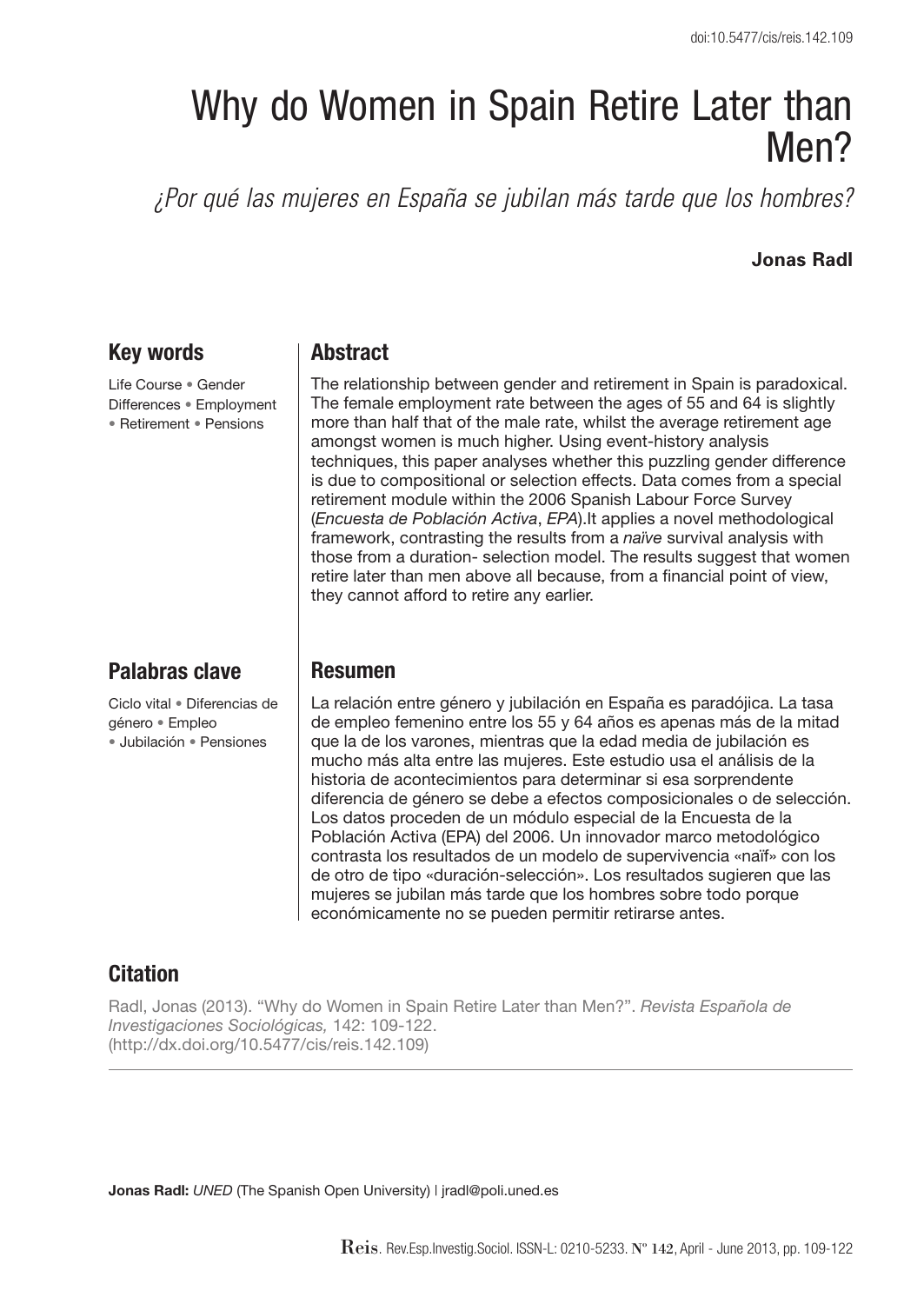# **Introduction1**

Critics of the 2011 reform of the Spanish pension system warn against the consequences for women's economic well-being in old age. Two components of the reform will have an impact on intra-generational income inequality: the increase in the statutory pension age from 65 to 67 years and the increase of the reference period for the calculation of benefit levels. While it is true that women's pension benefits are likely to be disproportionally reduced as a result of the extension of the contribution period, it is not obvious that the shift of the statutory pension age will have more serious implications for women than for men. In fact, according to calculations by Eurostat women's average retirement age in Spain was as high as 63.4 years in the year 2009. By contrast, the average retirement age was only 61.2 years during the same period. This means that unlike in most countries, Spanish women surprisingly retire from the labour force more than two years later than men. This gender disparity is puzzling given the wellknown fact that Spanish women's labour market participation is much lower than men's. As such, the employment rate between ages 55 and 64 was 32.3 per cent among women in 2009 in contrast to 56.7 per cent among men.

What explains this incongruence? To answer this question, it is helpful to first clarify what retirement means. The term retirement has multiple definitions (Kohli and Rein 1991; Han and Moen 1999): it can refer to both a *state*, i.e. the biographical phase that comes after working life, or a *transition*, i.e. the status passage that marks the beginning of that state. Either way, the concept implies a lifecourse perspective on labour market participation: before retirement necessarily comes paid work. However, who exactly enters and belongs to the group of retirees at any given moment still depends on the adopted definition. For instance, one can identify retirees subjectively based on self-classification, or use either pension receipt or labour market withdrawal as the defining criterion. In the sociological literature, retirement is mostly understood as the event of permanent withdrawal from lifetime employment (Garrido and Chuliá 2005; Ebbinghaus 2006; Blossfeld, Buchholz and Kurz 2011; Radl forthcoming). In other words, only workers previously engaged in paid employment can retire. Significantly, this definition excludes inactive persons such as homemakers.

Moreover, the population of interest in retirement studies is usually confined to persons aged 50 and older. The conventional age threshold of 50 years is almost the universal standard, which is also adopted by Eurostat to calculate the above-mentioned "average age of retirement." Persons aged 50 and older likewise represent the target population sampled by all large-scale representative surveys concerned with senior citizens *Health and Retirement Study* (HRS), *English Longitudinal Study of Ageing* (ELSA), and *Survey of Health, Ageing and Retirement in Europe* (SHARE), which provide the data base for a large part of empirical research on retirement in Europe and the United States.

Establishing a minimum age is sensible; otherwise retirement would become indistinguishable from other forms of labour market inactivity which are related to very different social processes, such as education or parenthood. Nevertheless, the fact remains that the conventional definition of retirement leaves out a substantial proportion of women, particularly in countries with high female inactivity such as Spain. Certainly, those

<sup>1</sup> The author wishes to thank Fabrizio Bernardi and three anonymous referees for their helpful comments and suggestions. This research was supported by the Spanish Ministry of Science and Innovation (Projects CSO2010- 21881 and CSO2010-21004).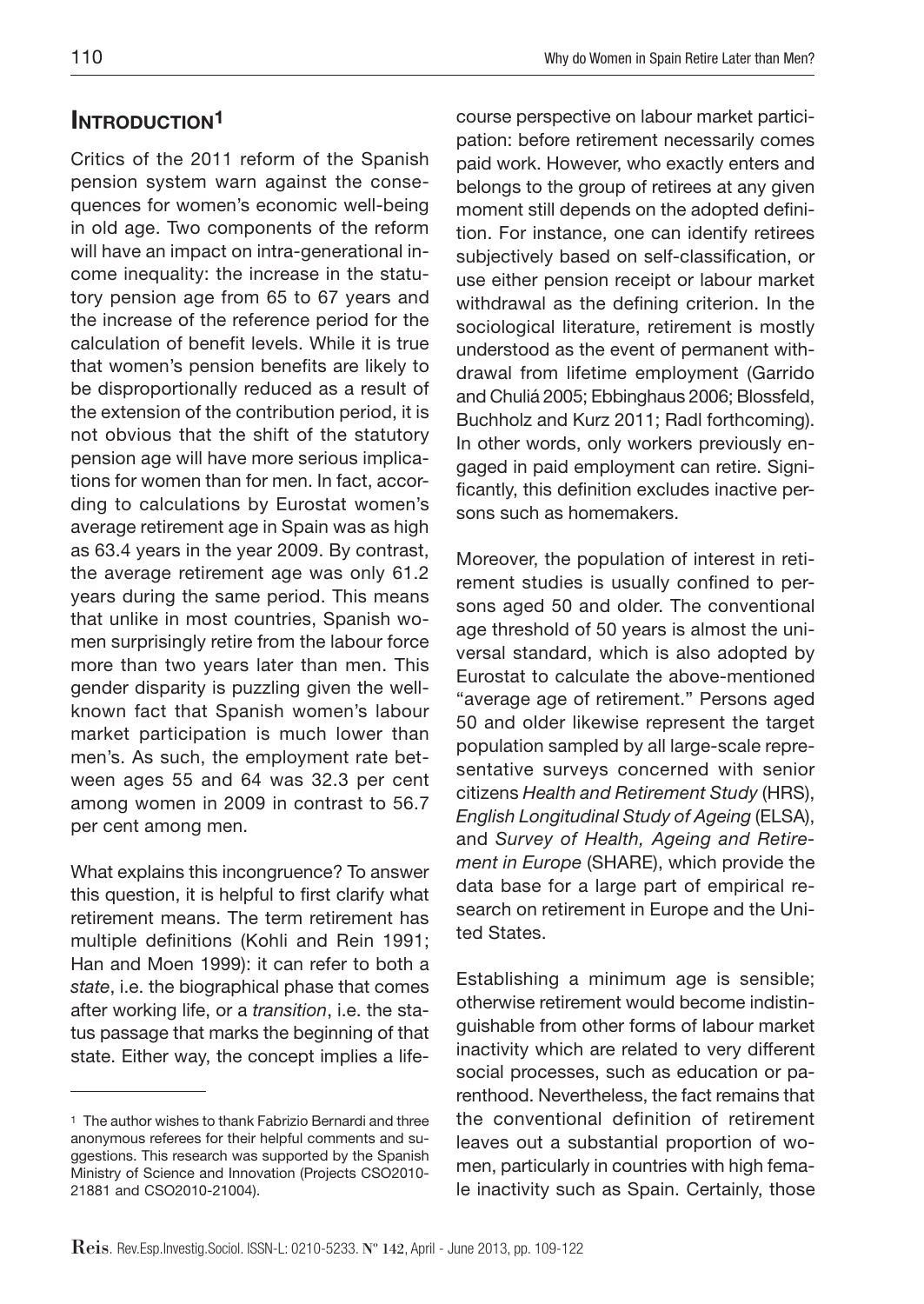women who remain active past the childbearing phase are not a random sample of the overall female population. In the previous literature, the potential implications of the resultant selection process have not been duly considered. Do selection effects explain the paradoxical gender disparity in retirement ages in Spain?

This paper analyses gender differences in retirement behaviour in contemporary Spain. To examine women's retirement behaviour it applies techniques of event-history analysis. A new statistical approach (comparable to the well-known Heckman model) is used, which explicitly takes self-selection into account. To further underpin the selection argument the next section develops two competing hypotheses concerning the driving force behind the unusual gender disparity in retirement timing in Spain. The following section introduces the methodology used for the empirical analysis of work-exit transitions in Spain. The third section presents the results from a naïve survival analysis of retirement timing and compares them with those from a duration selection model. The final section summarises the findings and discusses the implications for past and future retirement research.

## **Theoretical Explanations of gender differences in retirement behaviour**

In most developed countries, women retire at a younger age than men. In the 17 European countries for which Eurostat registered retirement ages for the year 2006, women retire on average one year earlier (at age 60.7) than men (61.7). Only in five countries do women retire later —France, Finland, Ireland, Italy and Spain—, most of which are usually associated with low female employment rates. It has already been observed that the age of retirement and labour force participation rates of men and women do not necessarily move in the same direction (Gendell and Siegel 1992). Nevertheless, the state of research concerning gender differences in retirement is surprisingly thin. As several authors have pointed out (Ruhm 1996; Jefferson 2010), most empirical analyses of retirement behaviour up to date have been focused on men. As a consequence, the regularities governing women's retirement behaviour —and the extent to which these depart from those validly identified for men— are not well understood thus far.

In theory, a lower female retirement age can be the result of two types of social mechanisms: one related to gendered opportunity structures (constraints), and another related to gender-differential norms and preferences (choice) (Radl forthcoming). Firstly, a gender effect may come about through women's lower average amount of human capital and lower average position in the occupational hierarchy. Low-skilled workers are more likely to lose their job and be pushed into retirement. As far as employability is concerned, the disadvantaged job situation of women should thus result in a lower retirement age than among men.

Secondly, gendered preferences and age norms of retirement may reinforce this pattern. Norms of ageing prescribe a lower retirement age among women than among men (Radl 2012). Gendered norms of ageing can also restrict women's employability consequent of ageism among employers (Bytheway 2005). Thus, gender differences in norms and preferences, too, lead us to expect a lower retirement age of women. Moreover, women more often than men provide care for frail relatives. Although the organization and intensity of unpaid care work varies across societies, women are generally more likely than men to leave the labour market for reasons related to caregiving (Ruhm 1996; Kim and Moen 2002).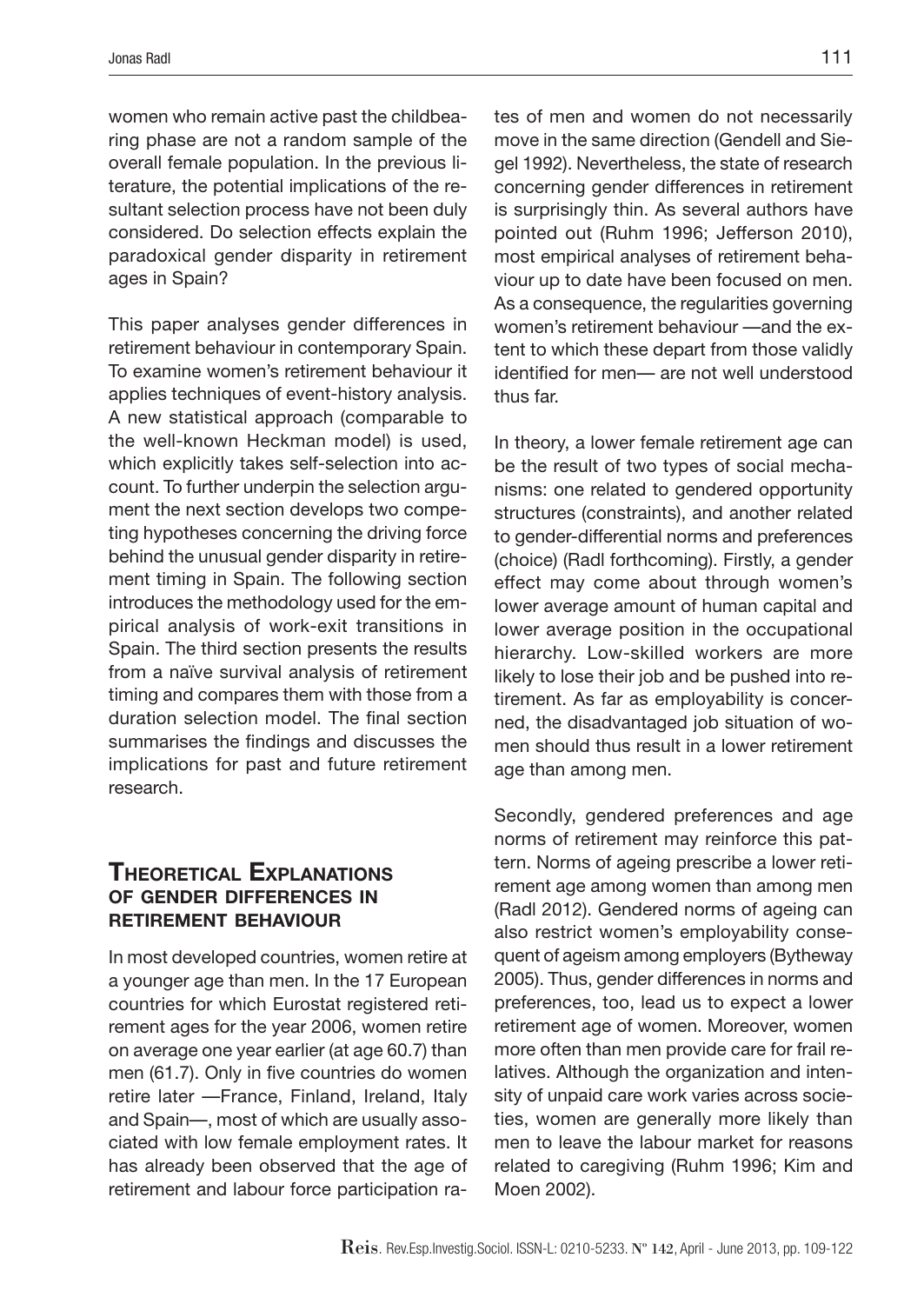Is it possible that Spanish women retire later because these factors are not present here? Although, by international standards Spain is characterised by a relatively low degree of occupational segregation (OECD 2002: 90)2, educational differences among the older cohorts in Spain are considerable (Garrido and Chuliá 2005). Moreover, when compared to men, employment constraints are even somewhat more frequently the reason for early retirement among women in Spain (Radl 2010). Taken together, it seems unlikely that push factors would be less prevalent for women in Spain. Furthermore, given the persistence of the male breadwinner model (Moreno Mínguez 2005), it is not surprising that age norms clearly favour women's earlier exit in Spain (Radl 2012). Finally, given the lack of long-term care provision by the state (the *Ley de la dependencia* [law 39/2006] was not put in place until 2007), care responsibilities should not arise less frequently for women in Spain than elsewhere.

Why is Spain different then in what concerns the gender difference in retirement ages? One possible explanation for the reversed gender differential can be derived from the perspective of old-age income adequacy. Since the employment careers of many women are interrupted for childcare, their expected pension incomes are lower than those of men (Ginn and Arber 1996; Jefferson 2010). Higher incidence of parttime work and the gender pay gap exacerbate this disadvantage (Ginn and Arber 1993). On the one hand, this disadvantage represents an incentive to work longer, especially for divorced or widowed women whose pensions are often low (Pérez Ortiz 2006). On the other hand, it is more difficult

for women with fragmented working lives to qualify for public early retirement benefits which often require a minimum number of pensionable years. Similarly, many women are not covered by occupational pension schemes (Ginn and Arber 1993). In Spain, the gender gap in pension benefits is particularly pronounced (Radl and Bernardi 2011). Therefore, women's shorter employment careers may induce economic incentives for later retirement. In brief, the first hypothesis regarding the reason behind the paradoxical gender difference in retirement behaviour in Spain is:

H1: Spanish women retire later than men because of their shorter employment careers.

An alternative (and long overlooked) mechanism that could potentially explain women's retirement behaviour is self-selection. We know that many women return to work, either immediately after maternity leave or later in the empty nest phase, but also that many married women never re-enter the labour market, especially in the Southern European context (Anxo *et al.* 2007). According to the standard definition of retirement, only those persons enter the population of interest who have been working beyond age 50. This excludes traditional housewives who exit the labour market when they are middle-aged. Many women are simply not "eligible" for retirement. This implies a selection process that, according to human capital theory, leads low-skilled women to leave the labour market prematurely (Dahl, Nilsen, and Vaage 2003: 193). Vice versa, there is self-selection of employment-centred women into the sample. In Spain the gender divide on the labour market is highly salient (Garrido 1992). In sum, structural gender differences point to a higher retirement age of women, leading to a competing hypothesis:

H2: Spanish women retire later than men because they are positively selected.

<sup>2</sup> The dissimilarity index calculated by the OECD for Spain is 0.53. Note, however, that the incorporation of women into the labour market during the late 1990s has mostly taken place in "female" occupations (Maté García, Nava Antolín, and Rodríguez Caballero 2002: 91), which makes it seem likely that gender segregation will increase in the future.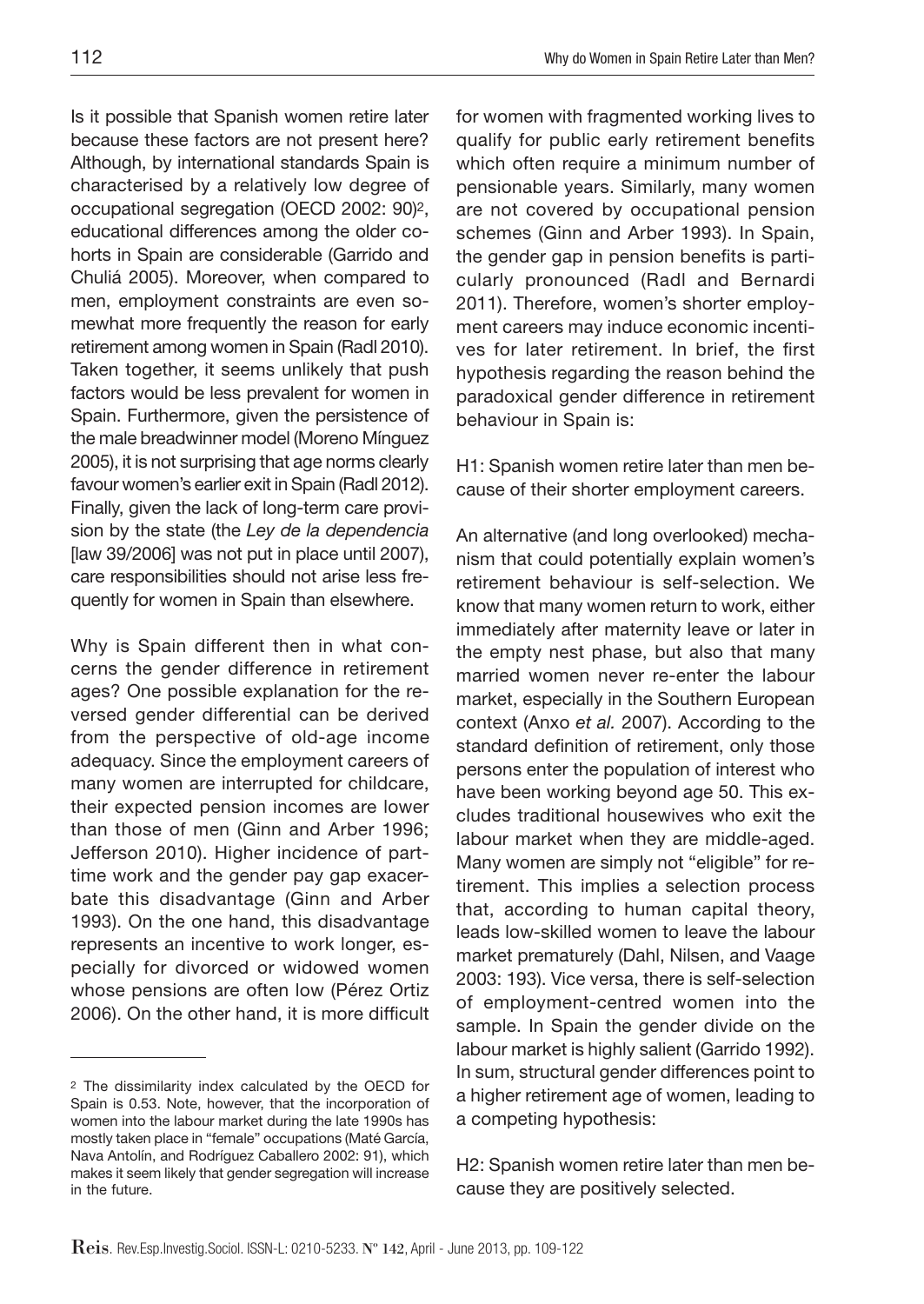# **Data and Methods**

#### Data

The empirical analyses in this chapter rely on the 2006 edition of the *Encuesta de la Población Activa* (EPA). Within the framework of the European Labour Force Survey, a special module on retirement issues was implemented in 28 national labour force surveys, using the common questionnaire designed by Eurostat. The module features a number of retrospective questions on employment careers and the transition to retirement, which made this data suitable for this study. Only persons aged 50–69 years were eligible for the module, and who were either in the labour force in the reference week or had been employed at age 50. Weights are applied.

Retirement is defined as permanent exit from the labour market. Work-exit events are correspondingly observed for persons who self-classified as "retired" or "disabled or permanently sick". The age of retirement refers to the end of the last job. Moreover, retirement ages are registered for persons that were otherwise subjectively inactive in 2006 if their last job ended after age 50 and they do not intent to return to work. Respondents who are still employed at the time of the interview are treated as censored. Censoring also affects unemployed and inactive persons (home workers or otherwise inactive) who expressed the intention to return to work.

#### Analytical Strategy

A series of survival-analytical Weibull models was estimated to examine the relationship between socio-demographic characteristics and retirement timing. Selectivity is taken into account to prevent the estimates to be distorted by the circumstance that older workers' labour market participation depends on

individual characteristics that also influence the very timing of retirement. The study employs a duration-selection model to isolate this potential selection "bias". The dependent variable of the selection equation is participation in late-career employment. For reasons related to missing data (see next paragraph for details), the models were conducted exclusively for the age interval between 58 and 65 years. While the general sample includes all survey participants in this age range (N=36,652), the sample for the survival analysis (N=6,163) is only comprised of individuals active at age 58 who participated in the module.

The data in hand did not allow us to model the entire process of mid-life employment decisions in a strictly causal fashion. Nevertheless we can adjust our estimates to the fact that the population at risk of retirement is not representative of the whole elderly population. The correction of selection processes in duration models has been at the cutting edge of methodological innovation during the recent years (Wu 2003: 496). The estimator proposed by Boehmke, Morey and Shannon (2006) allows modelling duration selection models in continuous time, using a bivariate exponential distribution. Based on the simultaneous estimation of a selection model and a survival model, their approach takes into account the differential probability of enrolment when analysing the risk factors related to the duration until a given event. A key virtue of the contribution by Boehmke et al. is to make the estimator available for use within one of the standard software packages (Stata).

A drawback to this estimator is, however, that it does not allow for time-varying covariates in the outcome equation. Therefore the most widely used model in retirement research —the piecewise-constant exponential model— is not feasible in this framework. As an alternative to the semi-parametric pie-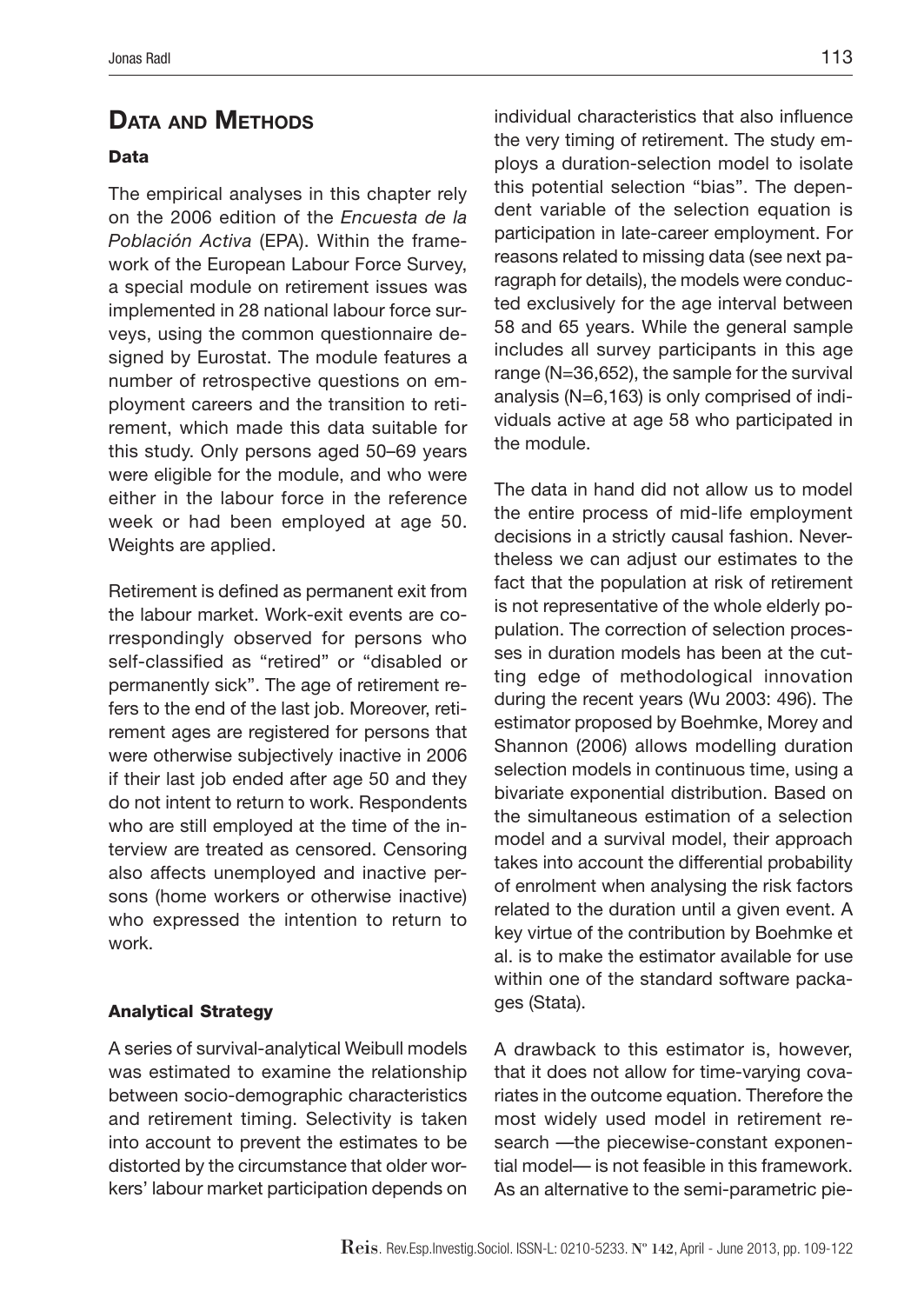|                               |        | All                |        | Men                |        | Women              |
|-------------------------------|--------|--------------------|--------|--------------------|--------|--------------------|
|                               | Mean   | Std.err.<br>(mean) | Mean   | Std.err.<br>(mean) | Mean   | Std.err.<br>(mean) |
| Female                        | 0.338  | 0.0072             |        |                    |        |                    |
| Social Class (EseC)           |        |                    |        |                    |        |                    |
| <b>Upper Service Class</b>    | 0.057  | 0.0038             | 0.078  | 0.0053             | 0.017  | 0.0036             |
| Lower Service Class           | 0.100  | 0.0047             | 0.082  | 0.0053             | 0.136  | 0.0093             |
| Intermediate Occup.           | 0.090  | 0.0046             | 0.092  | 0.0055             | 0.086  | 0.0080             |
| Self-employed                 | 0.190  | 0.0060             | 0.200  | 0.0076             | 0.172  | 0.0099             |
| Farmers                       | 0.068  | 0.0035             | 0.076  | 0.0046             | 0.052  | 0.0051             |
| Lower Sales & Service         | 0.080  | 0.0042             | 0.053  | 0.0043             | 0.133  | 0.0089             |
| <b>Skilled Manual Workers</b> | 0.131  | 0.0053             | 0.183  | 0.0074             | 0.028  | 0.0044             |
| Poutine Workers               | 0.283  | 0.0067             | 0.235  | 0.0077             | 0.376  | 0.0125             |
| Public Sector                 | 0.173  | 0.0057             | 0.143  | 0.0063             | 0.233  | 0.0110             |
| Years Worked (age 50)         | 24.288 | 0.1630             | 28.377 | 0.1358             | 16.287 | 0.3115             |
| <b>Marital Status</b>         |        |                    |        |                    |        |                    |
| Married                       | 0.807  | 0.0061             | 0.883  | 0.0062             | 0.657  | 0.0125             |
| Nlever married                | 0.066  | 0.0037             | 0.051  | 0.0039             | 0.095  | 0.0080             |
| Divorced                      | 0.076  | 0.0041             | 0.034  | 0.0038             | 0.084  | 0.0075             |
| Widowed                       | 0.051  | 0.0036             | 0.032  | 0.0035             | 0.164  | 0.0097             |
| Economic Sector               |        |                    |        |                    |        |                    |
| Agriculture                   | 0.113  | 0.0043             | 0.117  | 0.0054             | 0.104  | 0.0069             |
| Traditi. Manufacturing        | 0.056  | 0.0037             | 0.063  | 0.0047             | 0.044  | 0.0059             |
| Heavy Industry                | 0.079  | 0.0043             | 0.114  | 0.0062             | 0.013  | 0.0031             |
| <b>Other Manufacturing</b>    | 0.054  | 0.0034             | 0.066  | 0.0047             | 0.031  | 0.0042             |
| Construction                  | 0.100  | 0.0046             | 0.149  | 0.0067             | 0.004  | 0.0012             |
| Trade, Transport, Hotels      | 0.185  | 0.0060             | 0.186  | 0.0074             | 0.181  | 0.0102             |
| <b>Inter-company Services</b> | 0.075  | 0.0043             | 0.067  | 0.0051             | 0.090  | 0.0080             |
| Social Services               | 0.199  | 0.0060             | 0.149  | 0.0064             | 0.237  | 0.0121             |
| <b>Consumer Services</b>      | 0.138  | 0.0054             | 0.088  | 0.0056             | 0.237  | 0.0111             |
| N                             |        | 6,163              |        | 4.063              |        | 2,100              |

#### **Table 1.** *Descriptive Statistics*

*Source:* EPA 2006; own calculations

cewise-constant model, a fully parametric specification of survival time has been applied using the Weibull model. Before advancing to the duration selection model it was verified that the single-spell Weibull model delivers equivalent results to a more conventional piecewise-constant exponential model. It turned out that all coefficients stay virtually identical.3 The Weibull model thus seemed an adequate basis on which to build a duration selection model of retirement timing.

As noted above, eligibility for the ad-hoc module is subject to being economically active at age 50. This implies a systematic selection of the population under study. Besides, there are supposedly non-random patterns of non-response for the ad-hoc module of the questionnaire, for which participation was not obligatory. In the following, the level of educational attainment of the respondent will be adopted as selection criterion for the inclusion in the risk

<sup>3</sup> The estimated baseline hazard is monotonically increasing between ages 58 and 65. In comparison, the only discontinuity in the baseline hazard of the PCEM was a peak at age 60. The estimated covariate effects were almost the same.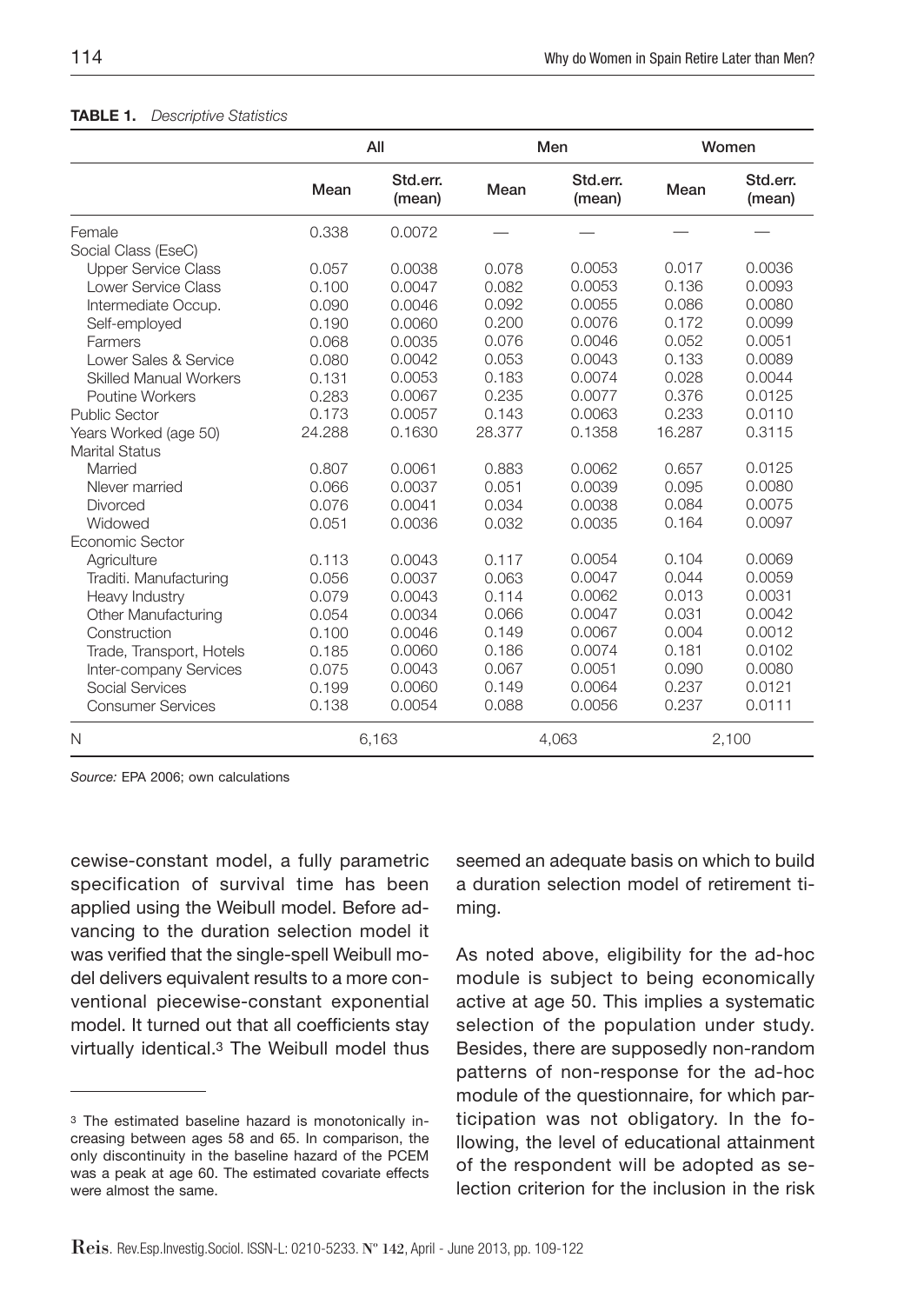set. That is, we assume that the question of whether a person is part of our analysis sample is solely a matter of education. Of course, modelling the enrolment into the duration analysis exclusively in terms of education supposes a high degree of simplification. Specifically, it would have been preferable to include the number of children in the selection equation, but unfortunately this information is not available in the EPA data. Moreover, parsimony is critical given the computational intensity of the simultaneous estimations.

#### Variables

Social class is measured according to the European Socio-economic Classification (ESeC) (Rose and Harrison 2007). Coding is based on the Spanish National Classification of Occupations CNO-94. Industry is operationalized on the basis of the 2-digit National Classification of Economic Activities (CNAE-93). For retirees class membership and industry refer to the characteristics of the last job. However, information on previous jobs is only available if retirement took place within the last eight years prior to the interview. We therefore estimate the multivariate models only for the interval between 58 and 65 years of age.4 This age window captures the great majority of retirement events occurring during the whole twentyyear period, while preserving a balanced cross-sectional sample of retrospective life histories.

The number of years worked at age 50 refers to all periods of work for pay. In terms of the highest level of educational attainment, five categories are distinguished: less than primary education; primary edu-

<sup>4</sup> To be accurate, the considered on-risk period sets in just before respondents turn 58 years and ceases just before the 66th birthday.

cation; vocational training; secondary education; and tertiary education. Family situation is measured by a categorical variable that refers to marital status at the time of the interview. Table I displays descriptive statistics for the sample used in the duration analysis.

# **Results**

Figure I shows Kaplan-Meier estimates of the survival curve for men and women, using retrospective information from the EPA 2006 retirement module. The graph also includes 95% confidence intervals around the survivor functions. In agreement with the Eurostat calculations cited above, our data confirm that women indeed retire later than men. In the beginning the two curves actually remain almost identical. Few men or women leave the labour force between age 50 and 59. After age 60 a gender gap opens up as men start leaving the labour market at a greater pace than women. The number of cases shows that there is gender-based selection: while the male function reflects the retirement process of 10,242 men, the female graph represents only 6,148 women who are economically active past age 50.

Next, we use multivariate survival models to test whether women's later retirement can be explained in terms of compositional or selection effects. Do women retire later because of socio-economic characteristics favourable for late retirement? Table II shows the estimation results for the naïve Weibull model (which does not account for selectivity) and the duration selection model. Full models for men and women separately are also displayed.

The first specification of the naïve model tests whether the gender difference in retirement ages is due to women's class position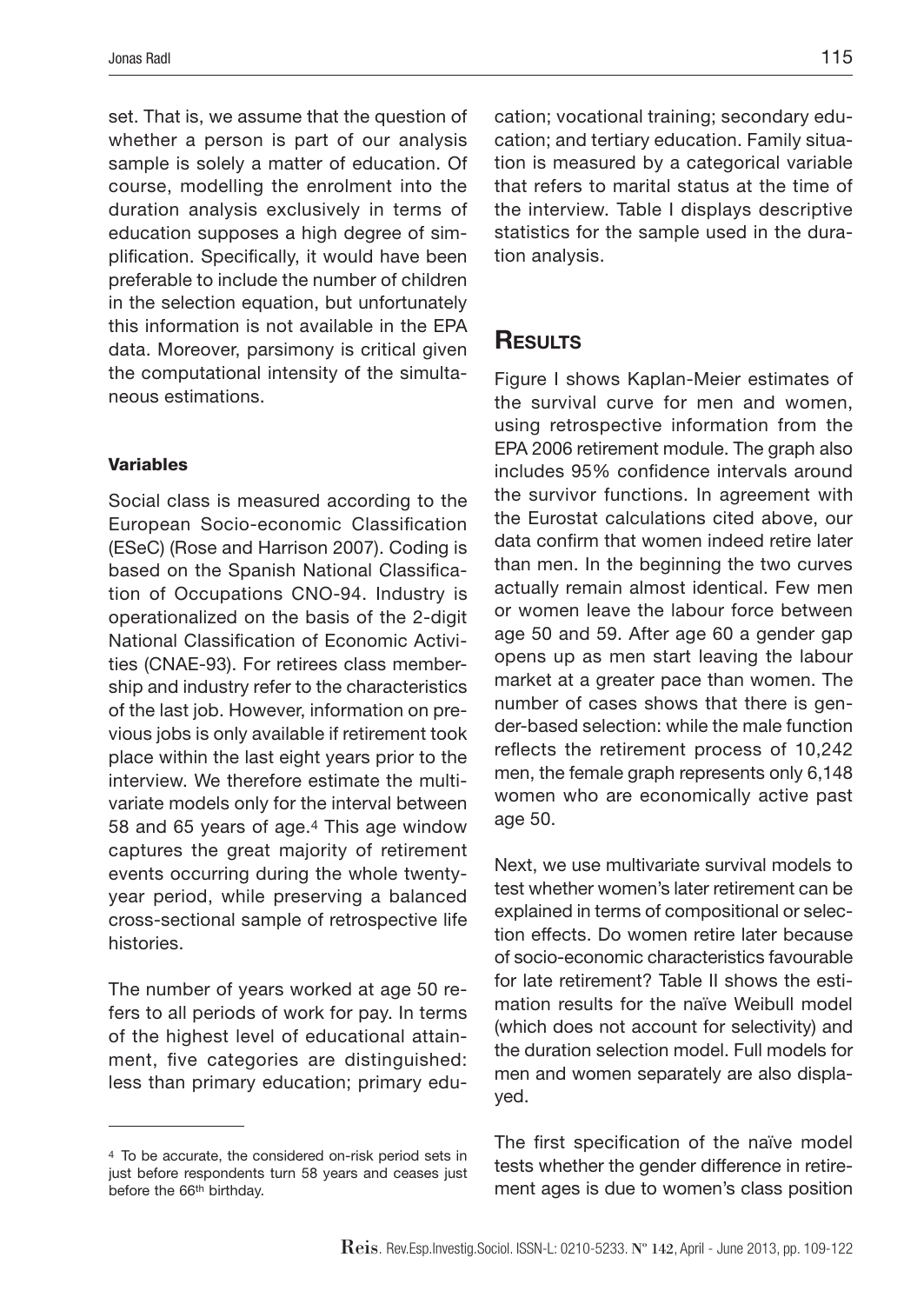

**Figure 1.** *Kaplan-Meier Survival Curves of Retirement by Gender*

*Source:* EPA 2006: own calculations.

and family situation. It shows that the hazard rate of women remains lower than that of men when controlling for class and marital status.5 Even after additionally controlling for industry and public sector employment women's retirement propensity remains lower (model 2). In order to test whether women work longer than men because they have to make up for family-related employment breaks, model 3 finally includes the number of years worked. Now the gender effect reverses its sign. The longer people's prior employment history at age 50, the earlier they retire, and once we control for women's shorter careers, the gender effect is switched around. In other words, the late retirement of women is a consequence of their shorter employment careers. Since many women can also rely on their husbands' pension, this effect probably not only points to the need to generate additional income in old age. In some cases, it also likely reflects the lack of eligibility for an old-age pension before reaching the statutory pension age of 65. The same association can be observed in the gender-specific models 4 and 5. For the female sample, the instantaneous transition rate increases by 3.7 per cent per year worked.

<sup>5</sup> Hazard ratios greater than one indicate a higher transition rate, i.e. earlier retirement, whereas ratios smaller than one indicate later exit.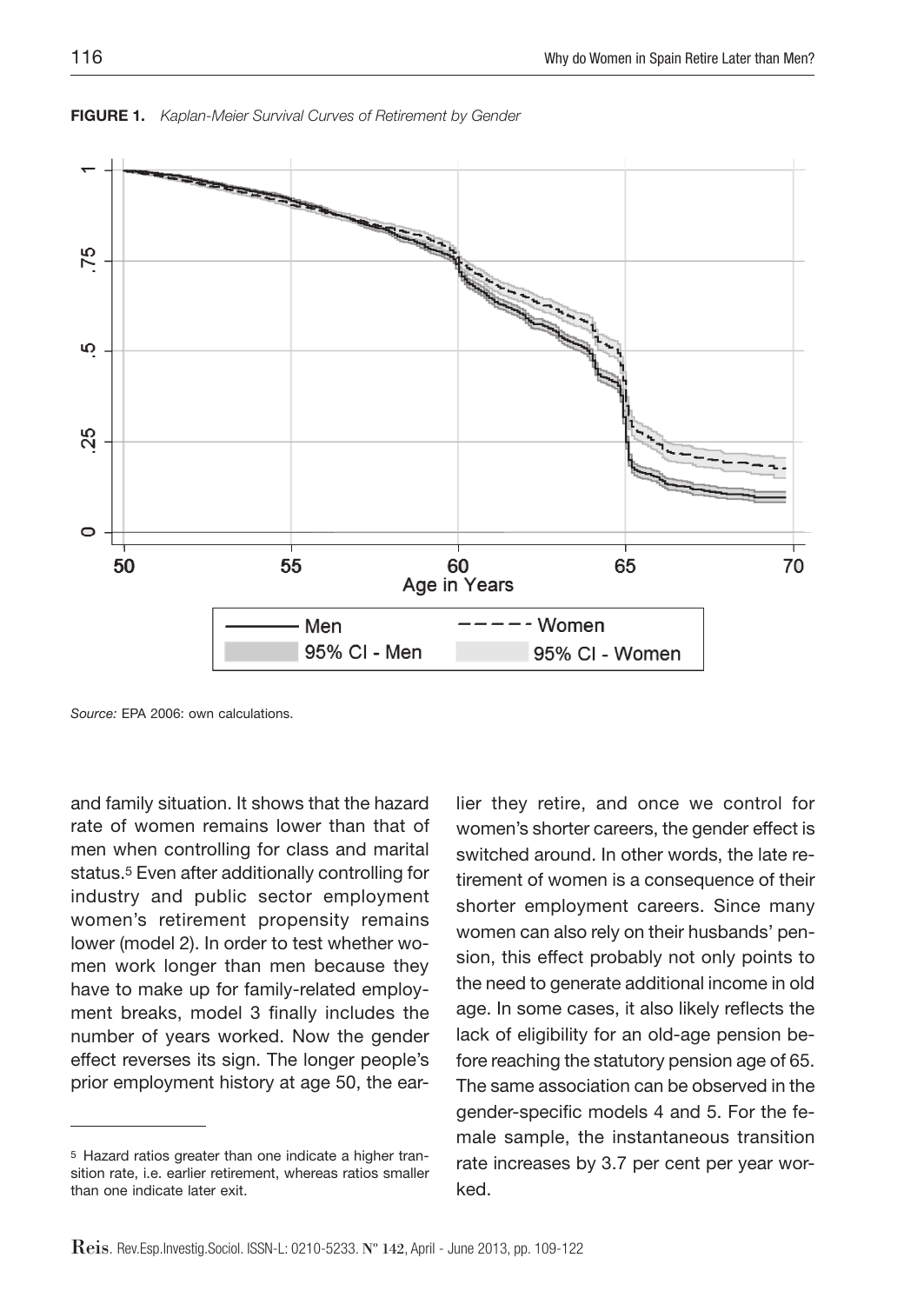|                                                                                                                                                                                                                                  |                                                                            |                                                                                                                   | Naive Survival Model                                                                                     |                                                                                                     |                                                                                                                                   | Model & Duration Selection Weibull Model, Timing of Employment Exit |                                                                                    |                                                                                                    | Duration Selection Model                                                                             |                                                                                                     |                                                                                                  |
|----------------------------------------------------------------------------------------------------------------------------------------------------------------------------------------------------------------------------------|----------------------------------------------------------------------------|-------------------------------------------------------------------------------------------------------------------|----------------------------------------------------------------------------------------------------------|-----------------------------------------------------------------------------------------------------|-----------------------------------------------------------------------------------------------------------------------------------|---------------------------------------------------------------------|------------------------------------------------------------------------------------|----------------------------------------------------------------------------------------------------|------------------------------------------------------------------------------------------------------|-----------------------------------------------------------------------------------------------------|--------------------------------------------------------------------------------------------------|
|                                                                                                                                                                                                                                  | Both sexes<br>Model 1                                                      | Both sexes<br>Model 2                                                                                             | Both sexes<br>Model 3                                                                                    | Men only<br>Model 4                                                                                 | Women only<br>Model 5                                                                                                             | $Exp(\beta)$                                                        | Both sexes<br>Model S1                                                             | Both sexes<br>Model <sub>S2</sub>                                                                  | Both sexes<br>Model S3                                                                               | Men olny<br>Model S4                                                                                | Women only<br>Model <sub>S5</sub>                                                                |
| Education - Ref.: Less than Primary<br><b>Vocational Training</b><br>Secondary<br>Primary<br>Tertiary<br>Selection                                                                                                               |                                                                            |                                                                                                                   |                                                                                                          | $\overline{\phantom{a}}$                                                                            |                                                                                                                                   |                                                                     | $1.399***$<br>$1.260***$<br>$1.652***$<br>$211***$                                 | $1.402***$<br>$1.261***$<br>$.212***$<br>$.651***$                                                 | $1.400***$<br>$1.266***$<br>$.210***$<br>1.644                                                       | $1.199***$<br>$1.142***$<br>$1.376***$<br>$.206***$                                                 | $1.455***$<br>$1.249***$<br>$1.808***$<br>$.154***$                                              |
| Class (ESeC) - Ref .: Routine Workers<br>Duration<br>Female                                                                                                                                                                      | $0.797***$                                                                 | 0.916                                                                                                             | $1.321***$                                                                                               |                                                                                                     |                                                                                                                                   |                                                                     | $0.736***$                                                                         | $0.883*$                                                                                           | $1.261***$                                                                                           |                                                                                                     |                                                                                                  |
| ntermediate Occupations<br>Marital Status - Ref.: Married<br>Lower Sales & Service<br>Years Workerd at Age 50<br>Self-employyed<br><b>Higher Salariat</b><br>Lower Salariat<br>Skilled Manual<br><b>Public Sector</b><br>Farmers | $0.599***$<br>$0.483***$<br>$0.724***$<br>0.896<br>1.072<br>1.082<br>1.031 | $0.587***$<br>$0.437***$<br>$\begin{array}{c} 1.058 \\ 0.953 \\ 1.597*** \end{array}$<br>0.856*<br>1.056<br>0.872 | $0.426***$<br>$0.582***$<br>$1.034***$<br>$1.559***$<br>$0.824**$<br>$0.833*$<br>1.015<br>1.044<br>0.968 | $0.456***$<br>$0.567***$<br>$1.614***$<br>$1.031***$<br>$1.241*$<br>0.848<br>0.864<br>0.054<br>0.91 | $0.642***$<br>$0.161***$<br>$\begin{array}{c} 1.034 \\ 1.354^* \\ 1.037*** \end{array}$<br>$0.698*$<br>$0.742*$<br>1.243<br>0.876 |                                                                     | $0.573***$<br>$0.424***$<br>$0.739***$<br>$1.172*$<br>0.919<br>1.099<br>1.129      | $0.545***$<br>$0.371***$<br>$2.009***$<br>0.884<br>0.946<br>1.012<br>1.15<br>1.11                  | $0.444***$<br>$0.628***$<br>$1.578***$<br>$1.029***$<br>$0.846*$<br>0.895<br>1.045<br>1.018<br>0.977 | $0.364***$<br>$0.497***$<br>1.689***<br>$1.034***$<br>$1.327**$<br>0.915<br>0.806<br>1.008<br>0.921 | $0.142***$<br>$1.045***$<br>$0.660***$<br>$1.952***$<br>0.778<br>0.946<br>.058<br>1.367<br>0.761 |
| Never married<br>Widowed<br>Divorced                                                                                                                                                                                             | 1.059<br>0.937<br>0.89                                                     | 1.078<br>0.986<br>0.931                                                                                           | 1.016<br>1.029<br>0.941                                                                                  | 0.936<br>1.102<br>0.954                                                                             | 1.154<br>0.959<br>0.92                                                                                                            |                                                                     | $0.767***$<br>1.088<br>0.934                                                       | $0.803*$<br>1.104<br>0.987                                                                         | 1.023<br>0.893<br>1.034                                                                              | 1.098<br>0.896<br>0.827                                                                             | 0.956<br>1.274<br>0.916                                                                          |
| Trade, Transport, Hotels and Catering<br>Sector - Ref .: Traditional Manufacturing<br>Inter-company services<br>Other Manufacturing<br>Consumer Services<br>Social Services<br>Heavy Industry<br>Construction<br>Agriculture     |                                                                            | $0.619***$<br>$0.711***$<br>$0.428***$<br>$1.483***$<br>$0.560***$<br>$0.738***$<br>$0.677***$<br>0.951           | $0.608***$<br>$1.455***$<br>$0.465***$<br>$0.599***$<br>$0.731**$<br>$0.755**$<br>$0.750*$<br>0.098      | $0.657***$<br>$1.668***$<br>$0.545***$<br>$0.756*$<br>1.076<br>0.835<br>0.826<br>0.84               | $0.312***$<br>$0.457***$<br>$0.370***$<br>$0.522***$<br>$0.540**$<br>0.902<br>0.828<br>0.424                                      |                                                                     |                                                                                    | $0.525***$<br>1.595***<br>$0.646***$<br>$0.311***$<br>$0.502***$<br>$0.720**$<br>$0.604**$<br>0.94 | $0.631***$<br>$0.470***$<br>$1.357***$<br>$0.647***$<br>$0.751**$<br>$0.745**$<br>$0.802**$<br>1.001 | $0.565***$<br>$1.862***$<br>$0.513***$<br>$0.712**$<br>0.776<br>1.129<br>0.842<br>0.767             | $0.446***$<br>$0.447***$<br>$0.179***$<br>$0.370***$<br>$0.296***$<br>0.736<br>0.829<br>0.412    |
| N entered Duration Analysis<br>p (Duration Dependence)<br>tho (Error Correlation)<br>Subjects<br>Failures<br>$\frac{C}{D}$<br>$rac{C}{4}$                                                                                        | 213,647,102<br>213,647,189<br>1.9025<br>6,163<br>6,163<br>2,426            | 209,491,627<br>209,491,775<br>1.9328<br>6,163<br>6,163<br>2,426                                                   | 204,253,007<br>204,253,161<br>1.9619<br>6,163<br>6,163<br>2,426                                          | 140,673,375<br>140,673,513<br>1.9572<br>4,063<br>4,063<br>1,696                                     | 62,651,208<br>62,651,084<br>1.9883<br>$2,100$<br>$2,100$<br>730                                                                   |                                                                     | 1,179,059,976<br>1,179,059,815<br>27.7524<br>$-0.1899$<br>6,163<br>2,426<br>36,652 | 1,173,139,215<br>1,173,139,454<br>28.7110<br>$-0.1876$<br>6,163<br>2,426<br>36,652                 | 1,166,575,967<br>1,166,576,213<br>20.8028<br>$-0.2500$<br>6,163<br>2,426<br>36,652                   | 699,484,481<br>699,484,697<br>$-0.2213$<br>30.0202<br>16,412<br>4,063<br>1,696                      | 433,472,310<br>433,472,088<br>28.7833<br>$-0.1758$<br>20,240<br>2,100<br>730                     |

Note:  $* p < 0.1$ ,  $* p < 0.05$ ,  $** p < 0.01$ . Note: \* p < 0.1, \*\* p < 0.05, \*\*\* p < 0.01.Source: EPA 2006, own calculations. Source: EPA 2006, own calculations.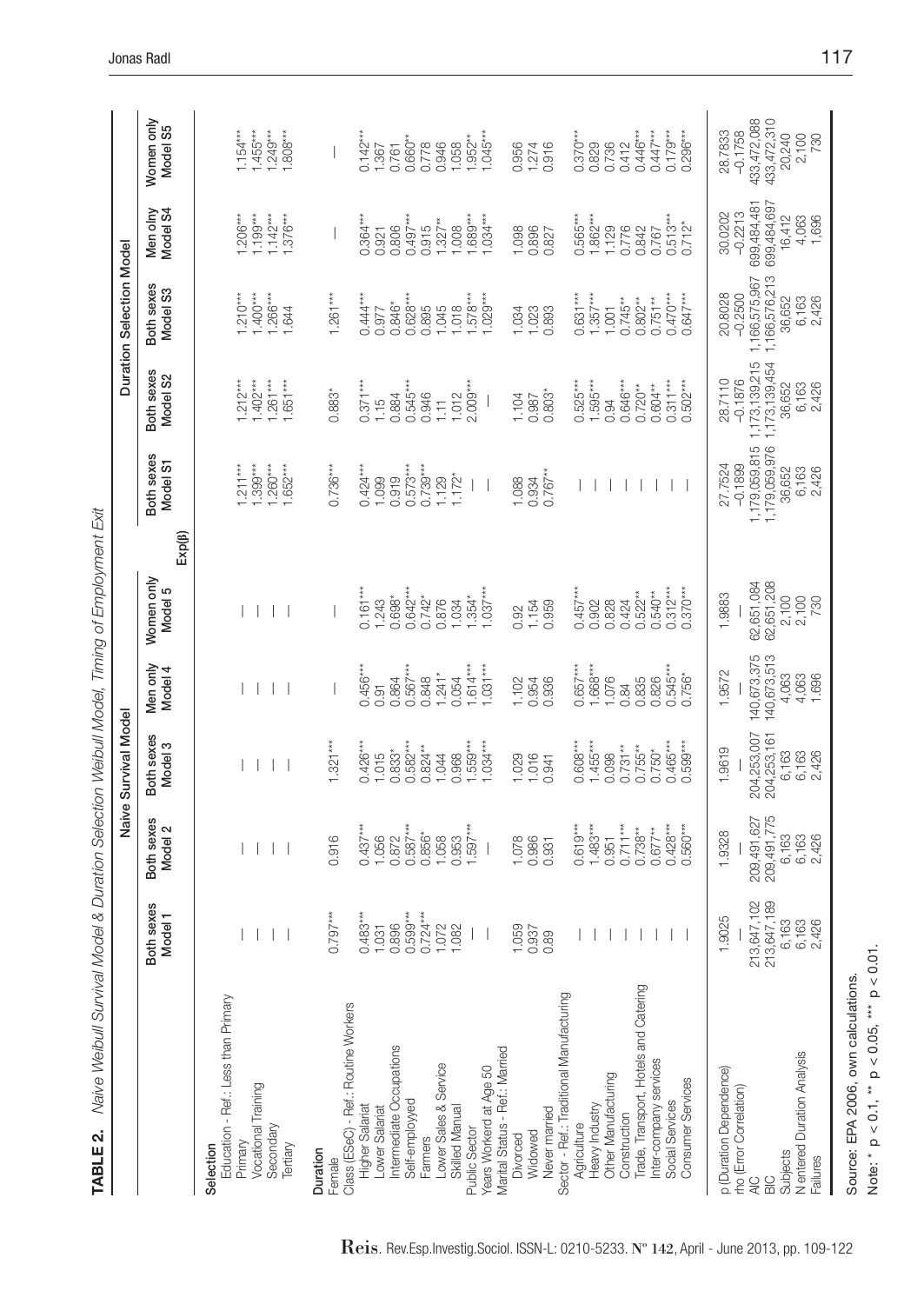Let us now move to the findings from the duration selection model displayed in the righthand side of the table, which analyse to what extent selection effects drive the gender disparity in retirement timing. The upper panel of coefficients shows that entry into late careers depends heavily on the level of education.6 Especially, there is a large difference in enrolment between respondents who have not completed primary education and those with tertiary education. The latter are most likely to enter the risk set, followed by respondents with vocational training. The lowest likelihood of entering the late-career phase is observed among persons with less than primary education. Possibly due to task specialization in the household (Bernardi 1999), the educational gradient is larger for women than for men. Spanish women from the cohorts analysed here have an inferior average level of education than men.

As for the findings from the selection duration model, it is striking that the estimated hazard rates hardly change with respect to the results of the naïve model. Social class effects on retirement timing are practically identical, and also the findings regarding all other covariates remain substantially unaltered. Most importantly, the gender effect is hardly modified by taking into account self-selection into a late working career. We would have expected the estimated hazard ratio for women to increase as compared to the naïve model. Since many inactive women have low levels of educational attainment, taking account of selectivity should result in an earlier retirement of women. However, if anything, the results from the first two model specification rather indicate the contrary.

It is also worth mentioning the estimates for the parameter *rho*, which indicates the error correlation between the selection and the duration equation. Throughout model specification we find a strong negative correlation between the error terms of both equations. This suggests the existence of at least one unobserved factor that is positively related to employment in later life and negatively to the retirement rate. This result is straightforward as it demonstrates homology among the employment exit processes before and after age 58. Factors linked to increased employment participation leading to that age also enhance employment retention thereafter. It speaks to the validity of the results that the error correlation only once reaches the lower threshold.7

In sum, the empirical analysis confirms the presence of a selection process, which does however not alter the results of the duration model. Considering the magnitude of the education-based selection effect we might well have expected more important changes in the hazard estimates. Yet, the findings from the duration selection model unambiguously indicate that the selection process does not significantly affect the risk factors related to early exit from work. Thus, the length of the working career emerges as the most important mediating variable that accounts for the difference between men's and women's timing of retirement.

# **Discussion**

This paper has analysed the gender gradient in retirement processes in Spain. Special attention has been paid to possible selection effects with a view to explaining the sur-

<sup>6</sup> Ratios greater than one imply an increased propensity to experience a late career, which is the condition to be included in the sample for the duration analysis of retirement timing.

<sup>7</sup> The tolerated interval lies between 0.25 and -0.25 (Boehmke, Morey, and Shannon 2006).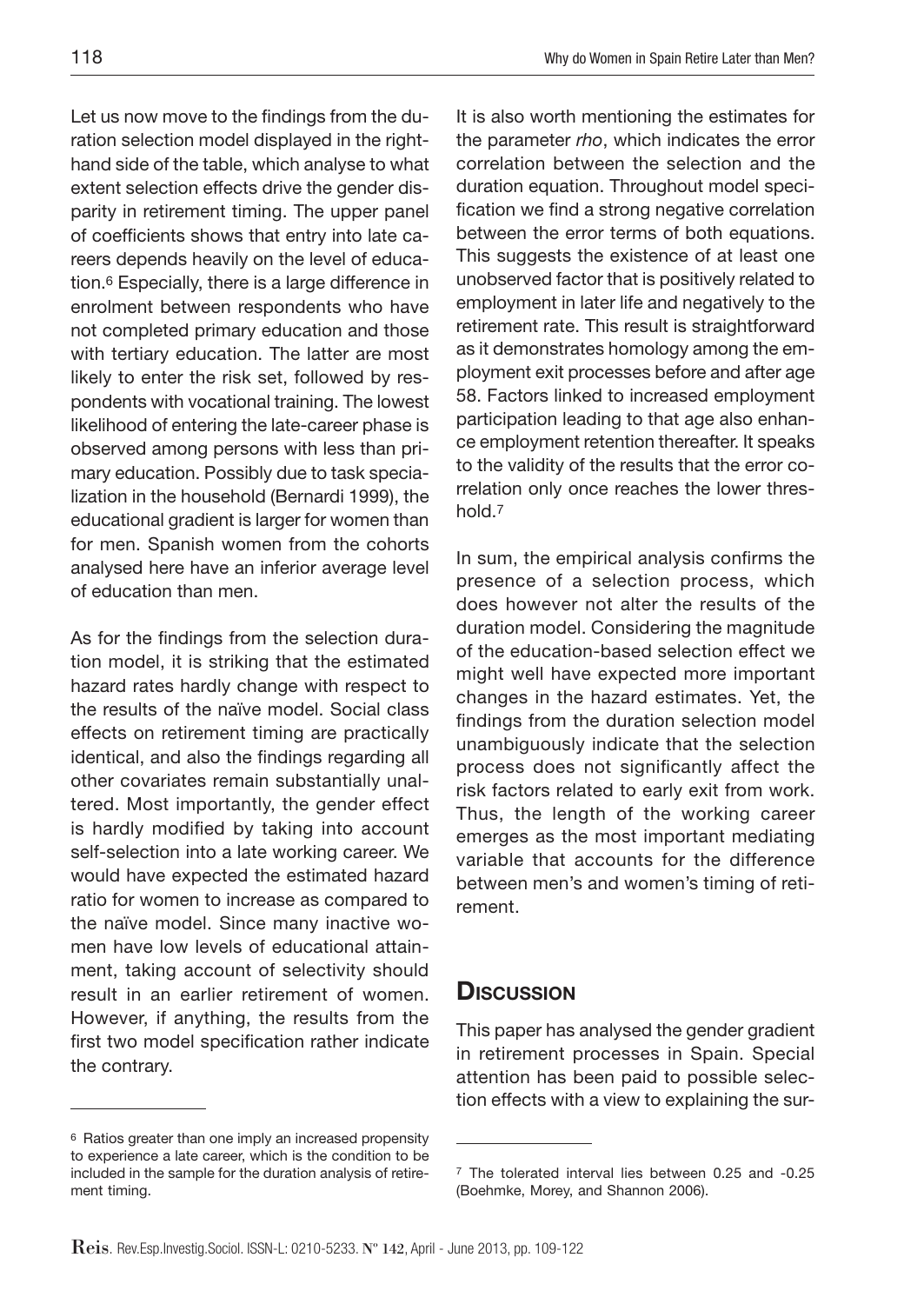prising fact that despite lower employment rates women's average retirement age is higher than men's. Selection processes have largely been neglected in retirement research thus far.

Data from a special retirement module included in the 2006 EPA have been used to test the influence of compositional and selection effect in a survival-analytical framework. The results confirm that women on average retire later than men. Multivariate Weibull models showed that the key variable to account for this gender discrepancy is the number of years spent in the labour market. Once we control for the length of prior working careers, females exhibit a greater propensity than men to exit the labour force. This indicates that low pension benefits and the lack of eligibility for early retirement via the public pension system are central determinants of women's retirement timing. In other words, women in Spain retire late because financially they cannot afford to retire as early as men.

The hypothesis that self-selection furthermore shapes gender differences in retirement timing was tested using a duration selection model of employment exit. Results were mixed. On the one hand, it could be shown that there is indeed a strong education-based selection process determining labour force activity past age 50. Moreover, this educational gradient proved stronger among women than among men, confirming the notion of self-selected female retirement. On the other hand, the simultaneous equation models did not support the hypothesis that women's later retirement is due to positive selection. According to the estimates the selection process hardly affects the results of the retirement-duration model. The way in which gender and other socio-economic characteristics influence the timing of retirement appears to be independent of any self-selection at work. Given this counter-

intuitive finding, there is need for further research in this area. Explicitly modelling the selection process using simultaneous equations is a promising methodological innovation in retirement research, but additional evidence, including the use of alternative methods (e.g. two-step estimators) is required to corroborate the findings reported here.

From an equality standpoint it is discomforting that women are often unable to retire as early as men due to economic reasons. There is an urgent need to better understand women's transition to retirement because a growing share of women either remains continuously employed throughout the life course or seeks a second career after returning from child care. In Spain even more so than in other European countries, huge changes in the employment patterns across cohorts require a life course perspective on women's retirement. To properly understand the consequences of pension reform for women's income in old age research needs to identify the sources of social stratification in retirement processes. Tackling the selfselection issue could be an important step ahead in this direction.

# **References**

- Anxo, Dominique, Colette Fagan, Immaculada Cebian and Gloria Moreno, (2007): "Patterns of Labour Market Integration in Europe – A Life Course Pespective on Time Policies", *Socio-Economic Review, 5*: 233–260.
- Bernardi, Fabrizio (1999): "Does the Husband Matter?: Married Women and Employment in Italy", *European Sociological Review, 15*(3): 285–300.
- Blossfeld, Hans-Peter, Sandra Buchholz and Karin Kurz, (Eds.) (2011). *Aging populations, globalization and the labor market: Comparing late working life and retirement in modern societies*. Cheltenham: Edward Elgar.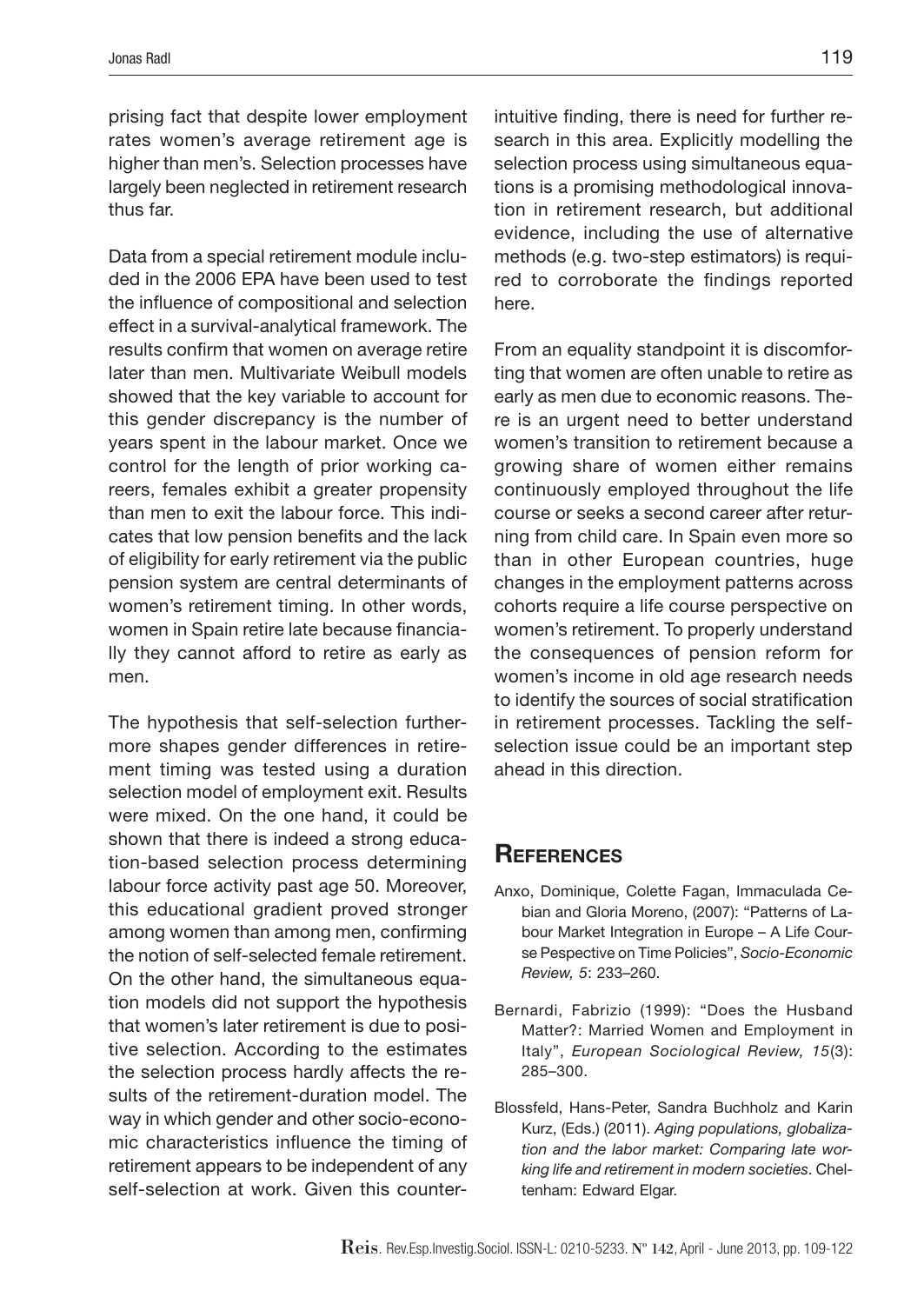- Boehmke, Frederick J., Daniel S. Morey, and Megan Shannon, (2006): "Selection Bias and Continuous-Time Duration Models: Consequences and a Proposed Solution", *American Journal of Political Science,* 50(1): 192–207.
- Bytheway, Bill (2005): "Ageism", in M. Johnson (Ed.), *The Cambridge Handbook of Age and Ageing*, Cambridge: Cambridge UP.
- Dahl, Svenn-Age, Oivind Anti Nilsen and Kjell Vaage, (2003): "Gender Differences in Early Retirement Behaviour", *European Sociological Review, 19*(2): 179–198.
- Ebbinghaus, Bernhard (2006): *Reforming early retirement in Europe, Japan, and the USA*, Oxford: Oxford UP.
- Garrido, Luis (1992): *Las Dos Biografías de la Mujer en España*, Madrid: Ministerio de Asuntos Sociales/Instituto de la Mujer.
- Garrido, Luis and Elisa Chuliá (2005): *Ocupación, Formación, y el Futuro de la Jubilación en España*, Madrid: Consejo Economico y Social.
- Gendell, Murray and Jacob Siegel (1992): "Trends in Retirement Age by Sex, 1950-2005", *Monthly Labor Review, July 1992*: 22–29.
- Ginn, Jay and Sara Arber (1993): "Pension Penalties: The Gendered Division of Occupational Welfare", *Work, Employment & Society,* 7(1): 47–70.
- and (1996): "Patterns of Employment, Gender and Pensions: The Effect of Work History on Older Women's Non-State Pensions", *Work, Employment & Society,* 10(3): 469–490.
- Han, Shin-Kap and Phyllis Moen (1999): "Clocking Out: Temporal Patterning of Retirement", *American Journal of Sociology,* 105(1): 191–236.
- Jefferson, Therese (2010): "Women and retirement pensions: A research review", *Feminist Economics, 15*(4): 115–145.
- Kim, Jungmeen E. and Phyllis Moen (2002): "Retirement Transitions, Gender, and Psychological Well-Being: A Life-Course, Ecological Model", *The Journals of Gerontology: Social Sciences, 57B*: 212–222.
- Kohli, Martin and Martin Rein (1991): "The Changing Balance of Work and Retirement", in M. Kohli, M. Rein, A.-M. Guillemard and H. Van Gunsteren (Eds.), *Time for Retirement*, Cambridge: Cambridge UP.
- Maté García, Jorge Julio, Luis Ángel Nava Antolín and Juan Carlos Rodríguez Caballero (2002): "La segregación ocupacional por razón de sexo en la economía española, 1994-1999", *Revista del Ministerio de Trabajo y Asuntos Sociales,* 36: 79–94.
- Moreno Mínguez, Almudena (2005): Empleo de la mujer y familia en los régimenes de bienestar del sur de Europa en perspectiva comparada: permanencia del modelo de varón sustentador, *Revista Española de Investigaciones Sociológicas,* 112: 131-163.
- OECD (2002): *Employment Outlook 2002*, Paris: OECD.
- Pérez Ortiz, Lourdes (2006). *La estructura social de la vejez en España.* Madrid: Instituto de Mayores y Servicios Sociales.
- Radl, Jonas (2010): "Salida del mercado de trabajo y estratificación social. Los determinantes de la edad de jubilación en España", *Panorama Social,*  11: 163–180.
- Radl, Jonas (2012): "Too Old to Work, or Too Young to Retire? The Pervasiveness of Age Norms in Western Europe", *Work, Employment & Society,*  26(5): 755-771.
- Radl, Jonas (forthcoming): "Labour Market Exit and Social Stratification in Western Europe: The Effects of Social Class and Gender on the Timing of Retirement", *European Sociological Review, doi: 10.1093/esr/jcs045*.
- Radl, Jonas and Fabrizio Bernardi (2011): "Pathways into Retirement and Old-Age Inequality in Spain", in H.-P. Blossfeld, S. Buchholz and K. Kurz (Eds.), *Aging Populations, Globalization and the Labor Market: Comparing Late Working Life and Retirement in Modern Societies*, Cheltenham: Edward Elgar.
- Rose, David and Eric Harrison (2007): "The European Socio-economic Classification: A New Social Class Schema for Comparative European Research", *European Societies,* 9(3): 459–490.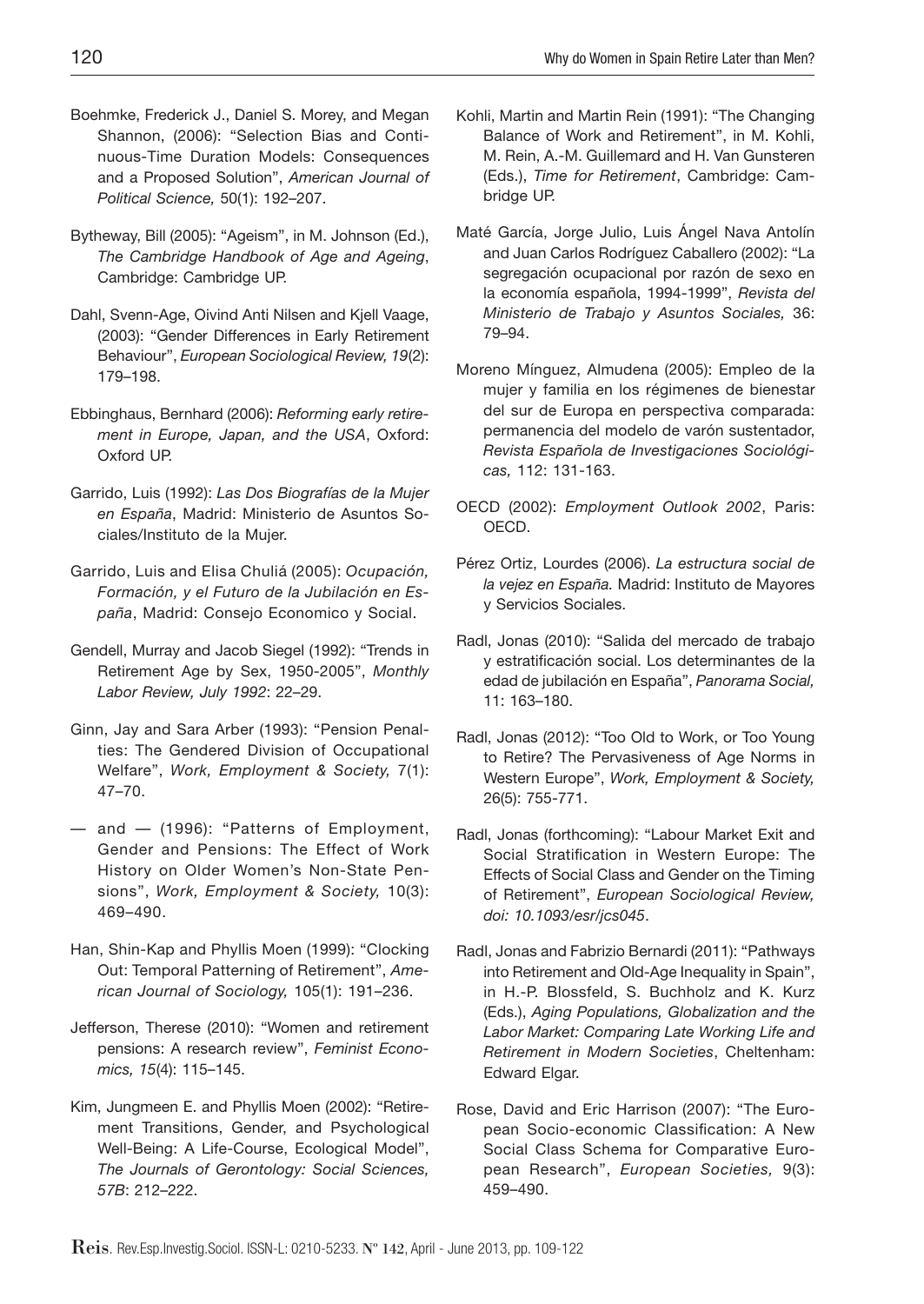Ruhm, Christopher (1996): "Gender Differences in Employment Behavior During Late Middle Age", *The Journals of Gerontology: Social Sciences,*  51B(1): 11–17.

**RECEPTION:** October 17, 2011 **ACCEPTANCE:** January 15, 2013 Wu, Lawrence (2003): "Event History Models for Life Course Analysis", in J. Mortimer and M. Shanahan (Eds.), *Handbook of the Life Course*, New York: Kluwer.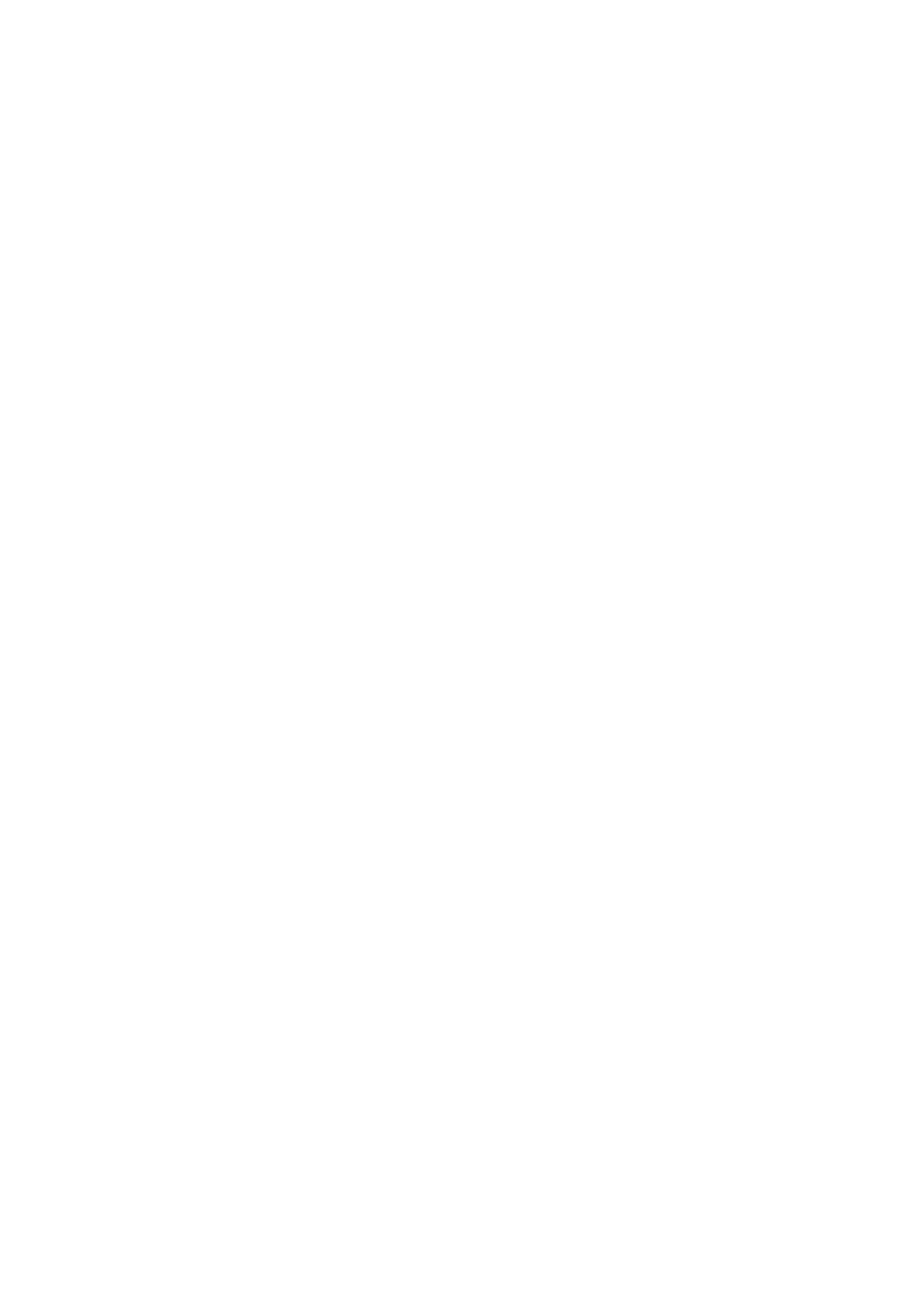# ¿Por qué las mujeres en España se jubilan más tarde que los hombres?

*Why do Women in Spain Retire Later than Men?*

#### **Jonas Radl**

## **Palabras clave**

Ciclo vital • Diferencias de género • Empleo • Jubilación

• Pensiones

## **Key words**

Life Course • Gender **Differences** 

- Employment
- Retirement
- Pensions

## **Resumen**

La relación entre género y jubilación en España es paradójica. La tasa de empleo femenino entre los 55 y 64 años es apenas más de la mitad que la de los varones, mientras que la edad media de jubilación es mucho más alta entre las mujeres. Este estudio usa el análisis de la historia de acontecimientos para determinar si esa sorprendente diferencia de género se debe a efectos composicionales o de selección. Los datos proceden de un módulo especial de la Encuesta de la Población Activa (EPA) de 2006. Un innovador marco metodológico contrasta los resultados de un modelo de supervivencia «naïf» con los de otro de tipo «duración-selección». Los resultados sugieren que las mujeres se jubilan más tarde que los hombres sobre todo porque económicamente no se pueden permitir retirarse antes.

## **Abstract**

The relationship between gender and retirement in Spain is paradoxical. The female employment rate between the ages of 55 and 64 is slightly more than half that of the male rate, whilst the average retirement age amongst women is much higher. Using event-history analysis techniques, this paper analyses whether this puzzling gender difference is due to compositional or selection effects. Data comes from a special retirement module within the 2006 Spanish Labour Force Survey (*Encuesta de Población Activa*, *EPA*).It applies a novel methodological framework, contrasting the results from a *naïve* survival analysis with those from a duration- selection model. The results suggest that women retire later than men above all because, from a financial point of view, they cannot afford to retire any earlier.

# **Cómo citar**

Radl, Jonas (2013). «¿Por qué las mujeres en España se jubilan más tarde que los hombres?». *Revista Española de Investigaciones Sociológicas,* 142: 109-122. (http://dx.doi.org/10.5477/cis/reis.142.109)

La versión en inglés de este artículo puede consultarse en http://reis.cis.es y http://reis.metapres.com

**Jonas Radl:** Universidad Nacional de Educación a Distancia (Madrid) | jradl@poli.uned.es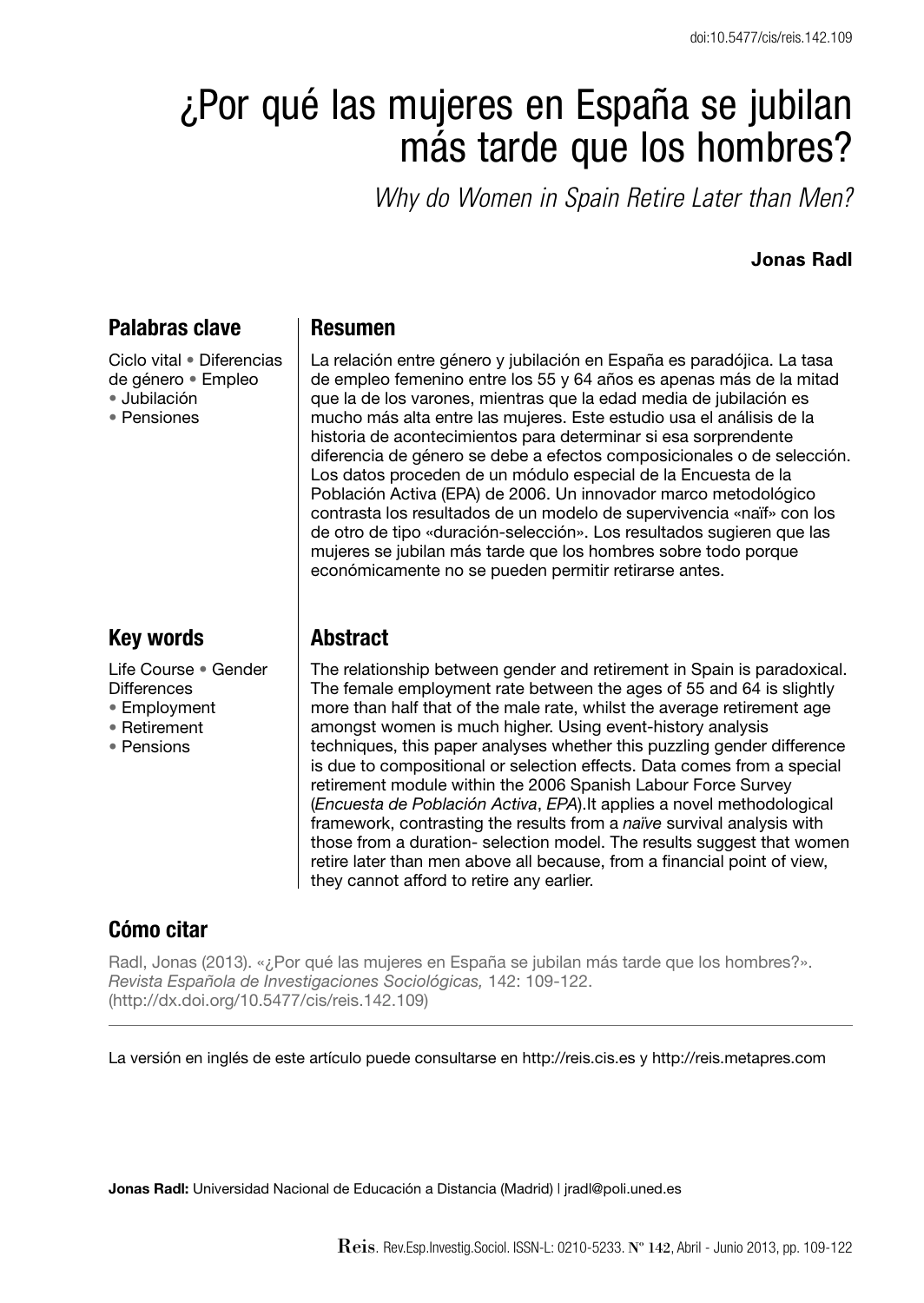# **INTRODUCCIÓN1**

Voces críticas a la reforma del sistema de pensiones realizada en el año 2011 han advertido de las consecuencias negativas para la situación económica de las mujeres en la tercera edad. Dos son los componentes de la reforma que tendrán un mayor impacto sobre la desigualdad de ingresos intra-generacional en la vejez: el aumento de la edad mínima para la jubilación ordinaria desde los 65 a los 67 años; y la expansión del período de referencia para el cálculo de la base de cotización. Si bien es cierto que las pensiones de las mujeres van a ser desproporcionadamente reducidas como consecuencia de la ampliación del período de cotización, no obstante no es obvio que el cambio de la edad legal de jubilación tenga consecuencias más graves para las mujeres que para los hombres. De hecho, según Eurostat, la edad media de jubilación de las mujeres en España asciende hasta 63,4 años en el año 2009. En comparación, la edad media de jubilación de los hombres alcanzó solamente los 61,2 años durante el mismo período. Esto significa que, sorprendentemente, a diferencia de la mayoría de los países, las mujeres españolas se retiran de la vida laboral casi dos años y medio más tarde que los hombres. Esta diferencia de género resulta chocante dado que es bien sabido que la participación en el mercado laboral de las mujeres españolas es muy inferior a la de los hombres. Efectivamente, la tasa de empleo entre los 55 y los 64 años fue del 32,3% entre las mujeres en 2009, en comparación con el 56,7% entre los hombres.

¿Cómo se explica esta incongruencia? Para responder a esta pregunta, es útil aclarar primero qué significa jubilación. El término tiene múltiples definiciones (Kohli y Rein,

1991; Han y Moen, 1999): puede referirse tanto a un estado -la fase biográfica que viene después de la vida laboral— o a una *transición* —el cambio de estatus que marca el inicio de tal estado—. En ambos casos el concepto implica una perspectiva de ciclo vital en la participación laboral: antes de la jubilación necesariamente está el trabajo remunerado. Sin embargo, quién exactamente entra y pertenece al conjunto de los jubilados en un momento dado depende de la definición que se adopte. Por ejemplo, podemos identificar a los jubilados de modo subjetivo, basándonos en la autoclasificación de los individuos, o podemos usar la recepción de una pensión de vejez o el retiro del mercado de trabajo como criterio definitorio. En la literatura sociológica, la jubilación se entiende normalmente como el evento de la salida definitiva de la carrera laboral (Garrido y Chuliá, 2005; Ebbinghaus, 2006; Blossfeld, Buchholz y Kurz, 2011; Radl, en prensa). En otras palabras, únicamente pueden jubilarse las personas que previamente han trabajado de forma renumerada. Es importante subrayar que esta definición excluye a las personas inactivas y sobre todo a las llamadas «amas de casa».

En los estudios sobre la jubilación, además, la población de interés suele restringirse a las personas mayores de 50 años. Ese umbral convencional de los 50 años es casi un estándar universal, que también utiliza Eurostat para calcular la «edad media de jubilación» ya mencionada. Los mayores de 50 también componen las muestras de las grandes encuestas representativas de la tercera edad —*Health and Retirement Study* (HRS), *English Longitudinal Study of Ageing*  (ELSA), y *Survey of Health, Ageing and Retirement in Europe* (SHARE)—, que forman la base para la mayor parte de las investigaciones sobre la jubilación en Europa y los Estados Unidos.

Tiene mucho sentido establecer una edad mínima porque si no la jubilación se volvería indistinguible de otras formas de inactividad laboral, que sabemos que están

<sup>1</sup> El autor desea agradecer a Fabrizio Bernardi y a tres evaluadores anónimos sus útiles comentarios y sugerencias. Esta investigación fue apoyada por el Ministerio de Ciencia e Innovación de España (Proyectos CSO2010- 21881 y CSO2010-21004).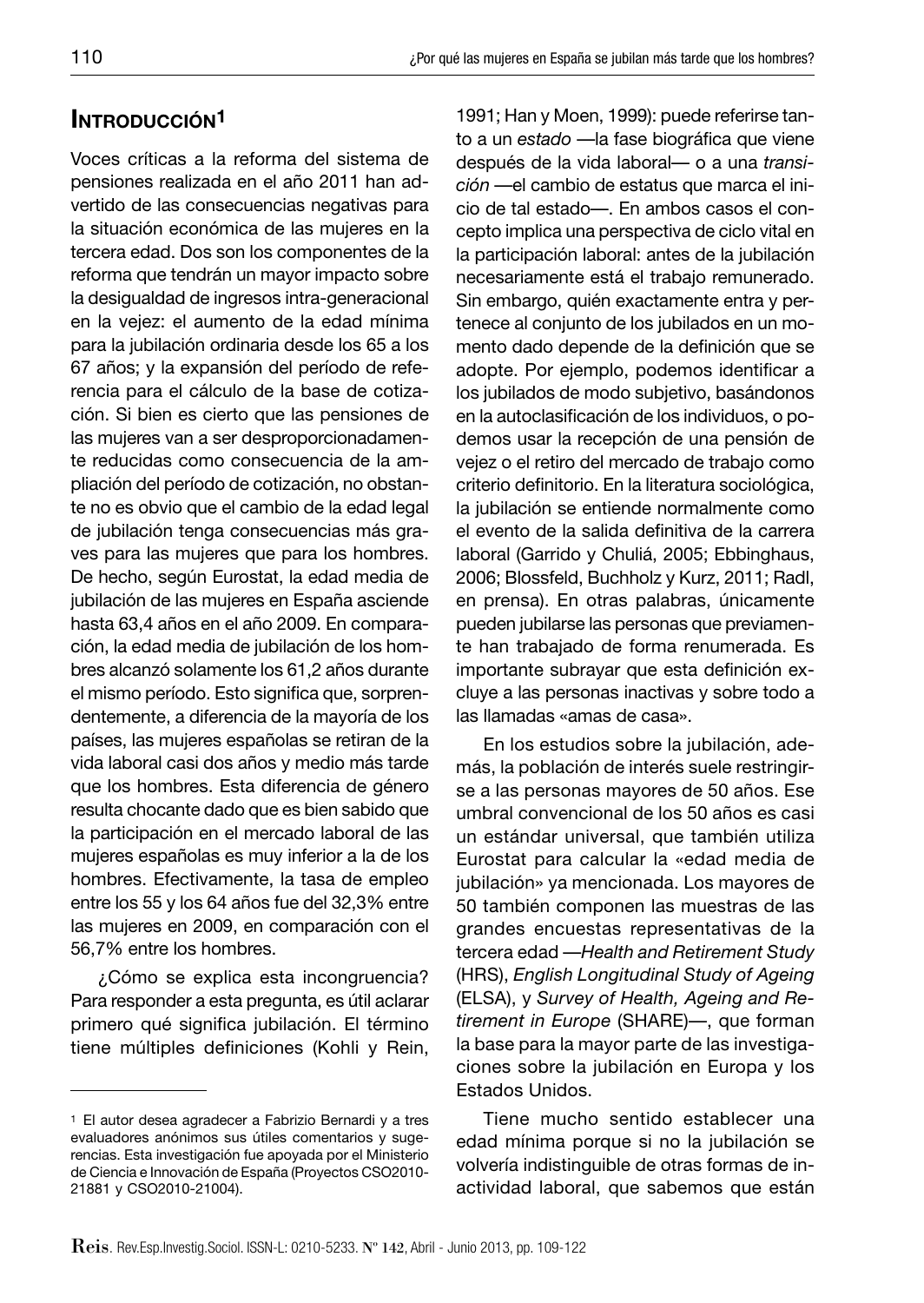relacionadas con otros procesos sociales, como la educación o la paternidad. No obstante, la definición convencional de la jubilación excluye a una porción sustancial de mujeres, particularmente en países con bajas tasas de empleo femenino como España. Efectivamente las mujeres que permanecen económicamente activas más allá de la edad reproductiva no son una muestra aleatoria de la población femenina total. En la literatura existente, las implicaciones potenciales del proceso de selección resultante no se han considerado suficientemente. ¿Pueden los procesos de selección explicar la paradójica disparidad de género en la edad de jubilación en España?

Este artículo analiza las diferencias de género en el comportamiento de jubilación en la España contemporánea. Para examinar la salida del empleo de mujeres y hombres se recurre al análisis de la historia de acontecimientos. Se utiliza una nueva técnica estadística (comparable al conocido modelo Heckman) que explícitamente toma en cuenta los procesos de autoselección. Para sistematizar el argumento de la selección se contrastan a continuación dos hipótesis sobre las fuerzas operantes tras la inusual diferencia de género en el *timing* de la jubilación en España. Los siguientes apartados introducen la metodología aplicada en el análisis de supervivencia de las salidas del empleo. En la tercera parte se presentan los resultados de un modelo de supervivencia «naïf» del proceso de jubilación para luego compararlos con aquellos de un modelo de tipo «duración-selección». La parte final resume los hallazgos y discute sus implicaciones para los estudios sobre jubilación.

### **EXPLICACIONES TEÓRICAS DE LAS DIFERENCIAS DE GÉNERO EN LA JUBILACIÓN**

En la mayoría de los países avanzados las mujeres se jubilan a una edad más temprana que los hombres. En la media europea —Eurostat ofrece datos de 17 países europeos para el año 2006—, las mujeres se jubilan un año antes que los hombres (60,7 frente a 61,7 años). Solamente en cinco países (Francia, Finlandia, Irlanda, Italia y España) las mujeres se jubilan más tarde que los hombres y la mayoría de ellos se suelen asociar con una tasa baja de empleo femenino. Se ha observado ya con anterioridad que la edad de jubilación y las tasas de participación laboral no se desplazan necesariamente en sintonía (Gendell y Siegel, 1992). Asombrosamente, sin embargo, apenas hay investigación sobre las diferencias de género en la jubilación. Como reconocen varios autores (Ruhm, 1996; Jefferson, 2010), la mayoría de los estudios empíricos acerca del comportamiento de jubilación se centran en los hombres. Como consecuencia de ello, carecemos de una comprensión precisa de los factores determinantes de la jubilación de las mujeres y desconocemos cuánto difieren de las pautas válidamente establecidas para los hombres.

A nivel teórico, una edad de jubilación femenina más baja puede ser la consecuencia de dos tipos de mecanismos sociales: uno, relacionado con diferencias de género en las estucturas de oportunidad (restricciones), y otro, relacionado con diferencias de género en normas y preferencias (decisiones) (Radl, en prensa). Por un lado, un efecto de género puede surgir a raíz de la menor dotación de la mujeres con capital humano o su posición más baja en la jerarquía ocupacional. Los trabajadores de baja cualificación tienen un mayor riesgo de perder el empleo y verse empujados hacia la jubilación anticipada. Dado su inferior nivel de empleabilidad, la situación desventajosa de las mujeres debería dar como resultado una edad de jubilación más baja que entre los hombres. Por otro lado, las diferencias de género en cuanto a preferencias y normas de edad pueden reforzar este efecto. Las normas sociales sobre el envejecimiento tienden a prescribir una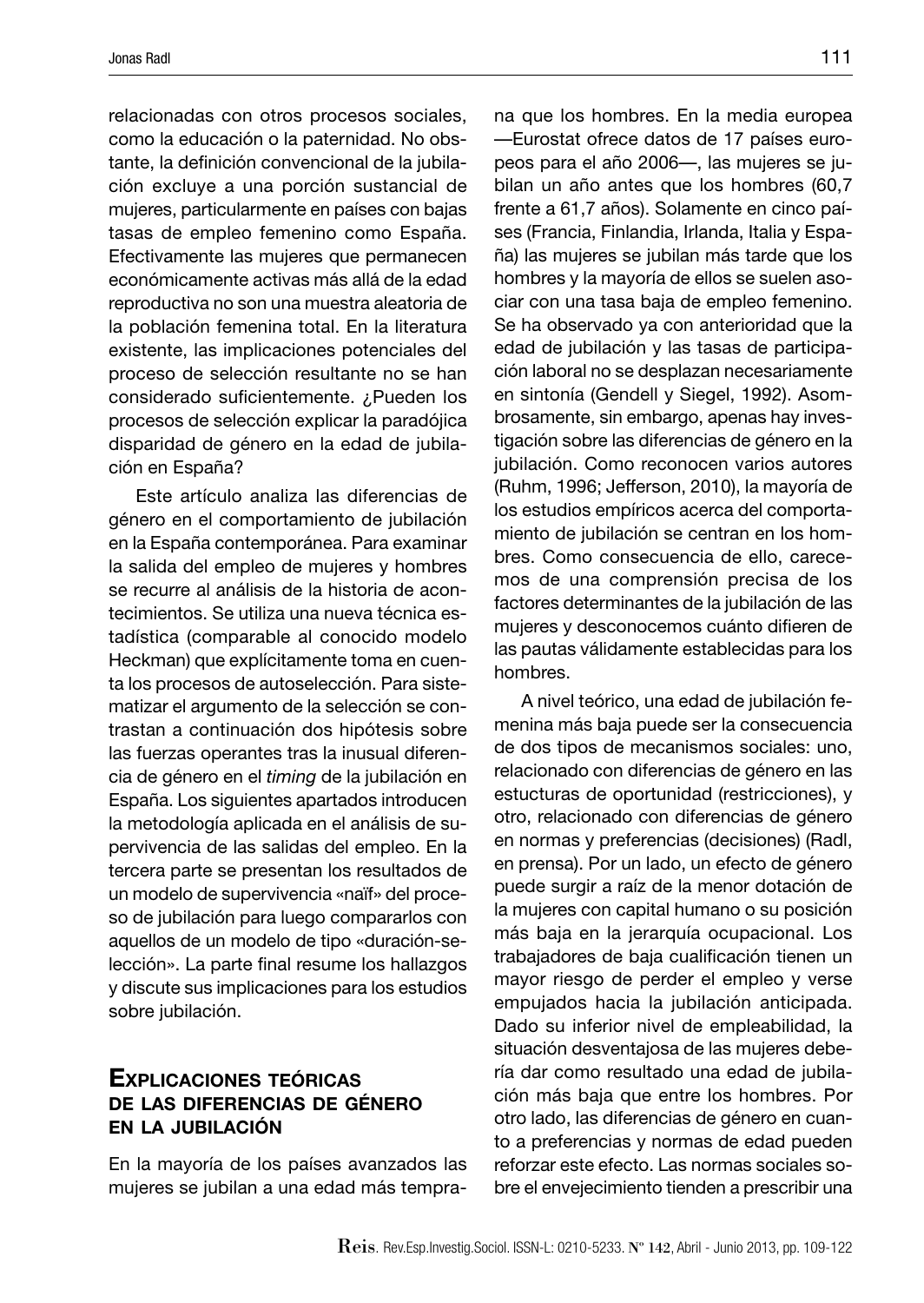edad de jubilación más baja entre las mujeres que entre los hombres (Radl, 2012). A través del edadismo entre los empleadores, diferentes normas sociales relativas a la edad de jubilación podrían limitar las oportunidades de empleo de las trabajadoras más mayores (Bytheway, 2005). Por ello, las diferencias de género en cuanto a preferencias y normas de edad también nos llevan a esperar que la edad de jubilación de las mujeres sea más baja. Además, es más común que sean las mujeres las que se ocupan del cuidado de familiares dependientes. Aunque tanto la organizacion como la intensidad del trabajo no renumerado de atención a dependientes varían en las sociedades, las mujeres tienen en general una probabilidad más alta que los hombres de abandonar el mercado laboral por cuestiones relacionadas con el cuidado de familiares (Ruhm, 1996; Kim y Moen, 2002).

¿Es posible que las mujeres españolas se jubilen más tarde porque estos factores no están presentes aquí? Aunque en la comparación internacional España se caracterice por un bajo nivel de segregación ocupacional (OECD, 2002: 90)2, las diferencias educativas entre hombres y mujeres son considerables entre las cohortes antiguas (Garrido y Chuliá, 2005). Además, las restricciones de empleo son, en comparación con los varones, una razón más frecuente para la jubilación prematura de las mujeres (Radl, 2010). En conjunto parece improbable que las fuerzas expulsoras del mercado de trabajo sean menos potentes con las mujeres en España que en otros lugares. Asimismo, dada la persistencia del modelo del varón sustentador (Moreno Mínguez, 2005), no es sorprendente que las normas de edad fomenten claramente una salida más temprana de las mujeres españolas (Radl, 2012). Por último, como la Ley de Dependencia (Ley 39/2006) no fue introducida hasta el año 2007, no hay razones para pensar que existan en este país menos cargas de cuidado para las mujeres que en otros.

Entonces, ¿por qué es distinta España a la norma general en lo que concierne a la diferencia de género en la edad de jubilación? Una explicación del gradiente de género invertido puede colegirse desde una perspectiva de la adecuación de los ingresos en la tercera edad. Como las carreras profesionales de muchas mujeres se ven interrumpidas por periodos de tiempo dedicados al cuidado de hijos, el importe de sus pensiones es inferior al de los hombres (Ginn y Arber, 1996; Jefferson, 2010). La alta incidencia del trabajo a tiempo parcial y la brecha salarial de género agravan esta desventaja (Ginn y Arber, 1993). Por una parte, estas circunstancias desfavorables representan un incentivo para trabajar hasta una edad más avanzada, especialmente para mujeres divorciadas o viudas cuyas pensiones son a menudo bastante bajas (Pérez Ortiz, 2006). Por otra, es más difícil para las mujeres con vidas laborales fragmentadas alcanzar los requisitos exigidos para gozar de una pensión pública anticipada, ya que entre estos se cuentan con mucha frecuencia un mínimo de años de cotización. Asimismo, muchas mujeres no están cubiertas por planes de jubilación respaldados por el empleador (Ginn y Arber, 1993). La desigualdad de género respecto a la cuantía de las pensiones es en España especialmente pronunciada (Radl y Bernardi, 2011). Por lo tanto, carreras laborales femeninas más breves pueden motivar incentivos económicos que fomenten la jubilación tardía. Sintetizando, la primera hipótesis que explicaría la contradictoria diferencia de género en el comportamiento de jubilación en España es:

<sup>2</sup> El índice de disimilitud calculado por la OECD para España es 0.53. Nótese, en cambio, que la incorporación de las mujeres en el mercado laboral a finales de la década de 1990 tuvo lugar principalmente en ocupaciones «femeninas» (Maté García, Nava Antolín, y Rodríguez Caballero 2002: 91), pronosticando un incremento de la segregación de género en el futuro.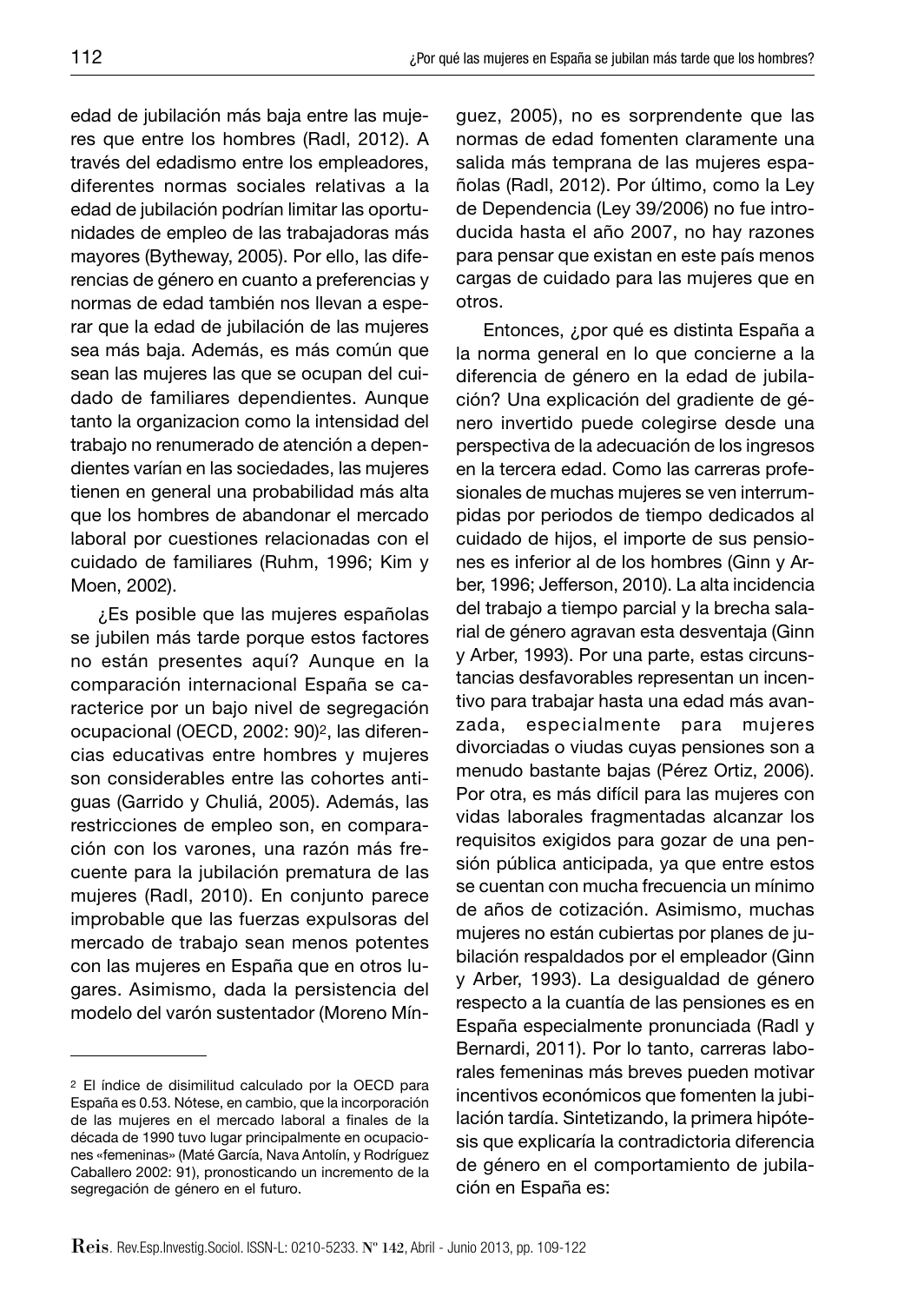H1: Las mujeres españolas se jubilan más tardíamente que los hombres porque sus carreras laborales son más cortas.

Un mecanismo alternativo (y largamente olvidado) que podría potencialmente explicar el comportamiento de jubilación de las mujeres es la autoselección. Sabemos que muchas mujeres regresan al trabajo inmediatamente después de la baja de maternidad o en la fase del nido vacío, pero también que muchas mujeres casadas nunca se reincorporan al mercado laboral, especialmente en zonas del sur de Europa (Anxo *et al.,* 2007). Según la definición estándar de jubilación, solamente entran en consideración aquellas personas que hayan estado trabajando con más de 50 años de edad. Esto excluye a las amas de casas tradicionales que abandonan el mercado laboral a mediana edad, de modo que muchas mujeres simplemente no son «elegibles» para la jubilación. Esto implica un proceso de selección que, de acuerdo a la teoría del capital humano, empuja a las mujeres poco cualificadas a abandonar el mercado laboral prematuramente (Dahl, Nilsen y Vaage, 2003: 193). Y viceversa, existe un proceso de autoselección de las mujeres orientadas a la vida profesional presente en la muestra. En España, la división de género en el mercado laboral es muy notable (Garrido, 1992). En suma, las diferencias estructurales de género apuntan a una edad de jubilación alta en el caso de las mujeres, sugiriendo una hipótesis contendiente:

H2: Las mujeres españolas se jubilan más tardíamente que los hombres porque están seleccionadas positivamente.

# **DATOS <sup>Y</sup> MÉTODOS**

#### **Datos**

Los análisis empíricos de este artículo se refieren a la edición de 2006 de la *Encuesta de Población Activa* (EPA). Dentro del marco del *European Labour Force Survey,* se implementó un módulo especial sobre cuestiones de jubilación en 28 encuestas nacionales de población activa, usando un cuestionario común diseñado por Eurostat. Dicho módulo ofrece una serie de preguntas retrospectivas acerca de la vida laboral y la transición a la jubilación, adecuando los datos para este estudio. El módulo seleccionaba únicamente a personas entre 50 y 69 años que, bien hubieran trabajado en la semana de referencia, bien hubieran estado empleados a la edad de 50 años. Los datos de la muestra están ponderados.

La jubilación se define como la salida permanente del mercado laboral. Consecuentemente, para la salida del mercado de trabajo se tienen en cuenta a las personas que se autodenominan como «jubiladas» o «incapacitadas permanentemente». La edad de jubilación se refiere a la que se tenía cuando se finalizó el último trabajo. Además, se han registrado la edad de jubilación para aquellas personas que estaban de alguna otra forma inactivas en 2006 siempre y cuando fuesen mayores de 50 años al finalizar su última ocupación laboral y no tengan intención de reincorporarse posteriormente al mercado de trabajo. Aquellos encuestados que estaban empleados en el momento de la entrevista se tratan como censurados. La censura afecta también a desempleados y personas dedicadas a las labores en el hogar o de alguna otra forma inactivas, que expresan su intención de reincorporarse al trabajo remunerado.

#### **Estrategia analítica**

Se calcularon una serie de modelos de análisis de supervivencia de tipo Weibull para examinar la relación entre las características sociodemográficas y el momento de la jubilación. Para evitar que las estimaciones se vieran afectadas por la circunstancia de que la participación de los trabajadores mayores en el mercado laboral depende de las características individuales, que influyen a su vez en el momento concreto de su jubi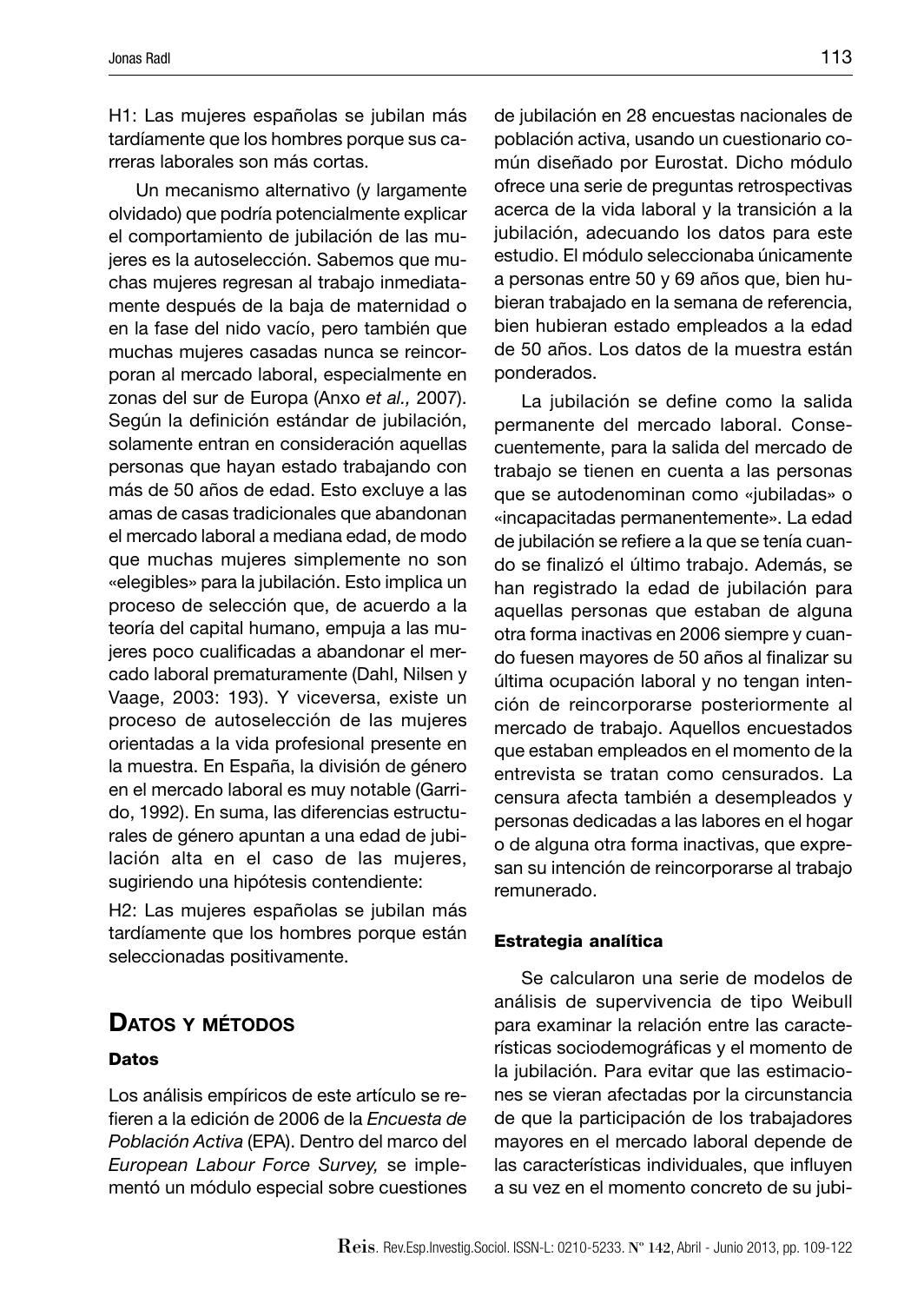lación, el modelo tuvo en cuenta la selección de forma explícita. Concretamente, con el fin de eludir este posible «sesgo» de selección, el estudio hace uso de un modelo de duraciónselección. La variable dependiente de la ecuación de selección es la participación en la carrera laboral tardía. Dado que hubo que tratar con datos incompletos (véase el siguiente párrafo para más detalles), los modelos se realizaron exclusivamente para el intervalo de edad comprendido entre los 58 y los 65 años. Si bien la muestra general incluye a todos los participantes de la encuesta en este rango de edad (N=36.652), la muestra para el análisis de supervivencia (N=6.163) abarca únicamente a aquellos individuos activos a los 58 años que tomaron parte en el módulo. En la práctica, los datos no permitieron crear un modelo estrictamente causal para el proceso íntegro de toma de decisiones sobre el empleo llevadas a cabo a mediana edad. No obstante, nuestras estimaciones pudieron ajustarse al hecho de que la población en riesgo de jubilación no es representativa de la población mayor en su conjunto. La corrección de los procesos de selección en los modelos de duración ha estado a la vanguardia de la innovación metodológica en los últimos años (Wu, 2003: 496). El estimador propuesto por Boehmke, Morey y Shannon (2006) permite ajustar modelos de duración-selección en tiempo continuo, utilizando una distribución exponencial bivariante. A través de la estimación simultánea de un modelo de selección y un modelo de supervivencia, se tiene en cuenta la probabilidad diferencial de participación en el análisis de los factores de riesgo relacionados con la duración hasta un evento dado. Una ventaja clave de la contribución de Boehmke *et al.* es que adapta el estimador para su uso dentro de uno de los paquetes de software estándar (Stata).

Sin embargo, un inconveniente de este estimador es que no permite la inclusión de variables cambiantes en el tiempo en la ecuación de resultados. Por tanto, el modelo

más utilizado en la investigación en jubilación —el modelo exponencial constante a tramos— no es factible en este marco. Como una alternativa a este modelo semi-paramétrico, se ha aplicado una especificación completamente paramétrica de tiempo de supervivencia utilizando el modelo de Weibull. Antes de avanzar hacia un modelo de duración-selección se comprobó que el modelo de Weibull con un periodo único ofrecía resultados equivalentes al convencional modelo exponencial constante a intervalos, constatándose que todos los coeficientes permanecían virtualmente idénticos3. Por lo tanto, el modelo de Weibull se presentó como la base adecuada sobre la que construir un modelo de duración-selección del *timing* de la jubilación.

Tal y como se señaló anteriormente, la elegibilidad para el módulo *ad hoc* está sujeta a la actividad económica a los 50 años de edad. Esto implica una selección sistemática de la población del estudio. Además, existen patrones supuestamente no aleatorios de no respuesta para el módulo ad hoc de la encuesta, para el que la participación no es obligatoria. A continuación, el nivel de escolaridad del encuestado se adoptará como criterio de selección para la inclusión en el grupo de riesgo. Es decir, asumimos que el hecho de que una persona forme parte de nuestra muestra de análisis o no es únicamente una cuestión de educación. Evidentemente la formulación de un modelo de selección para el análisis de duración exclusivamente en términos de educación supone un alto grado de simplificación. En concreto, habría sido preferible incluir el número de hijos en la ecuación de selección, pero lamentable-

<sup>3</sup> El riesgo de base estimado es monótonamente creciente entre los 58 y los 65 años. En comparación, la única discontinuidad en el riesgo de base del modelo exponencial constante a intervalos fue un pico a los 60 años. Los efectos estimados de las variables independientes fueron casi idénticos.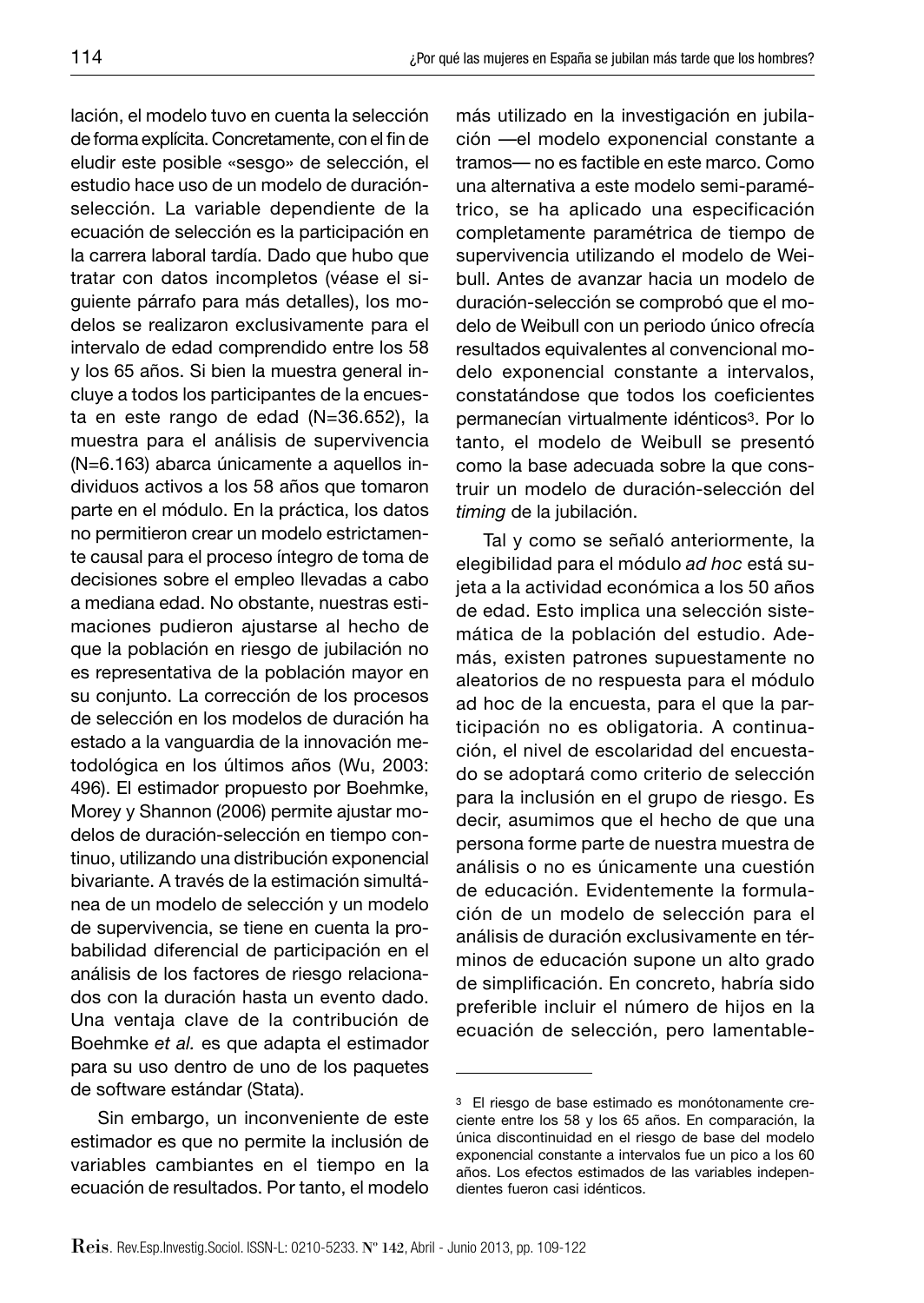#### **TABLA 1.** *Estadísticas descriptivas*

|                                    |        | <b>Todos</b>         |        | Hombres                     |        | <b>Mujeres</b>       |
|------------------------------------|--------|----------------------|--------|-----------------------------|--------|----------------------|
|                                    | Media  | Error std<br>(media) | Media  | <b>Error std</b><br>(media) | Media  | Error std<br>(media) |
| Mujer                              | 0,338  | 0,0072               |        |                             |        |                      |
| Clase social (ESeC)                |        |                      |        |                             |        |                      |
| Clase de servicio nivel alto       | 0,057  | 0,0038               | 0,078  | 0,0053                      | 0,017  | 0,0036               |
| Clase de servicio nivel inferior   | 0,100  | 0,0047               | 0,082  | 0,0053                      | 0,136  | 0,0093               |
| Ocupaciones intermedias            | 0.090  | 0.0046               | 0.092  | 0.0055                      | 0.086  | 0.0080               |
| Autónomos y pequeños propietarios  | 0,190  | 0.0060               | 0,200  | 0.0076                      | 0,172  | 0.0099               |
| Agricultores                       | 0.068  | 0.0035               | 0,076  | 0,0046                      | 0.052  | 0.0051               |
| Servicios/Comercio de nivel bajo   | 0,080  | 0,0042               | 0,053  | 0,0043                      | 0,133  | 0,0089               |
| Trabajadores manuales cualificados | 0,131  | 0,0053               | 0,183  | 0,0074                      | 0,028  | 0,0044               |
| Trabajadores no cualificados       | 0,283  | 0,0067               | 0,235  | 0,0077                      | 0,376  | 0,0125               |
| Sector público                     | 0,173  | 0,0057               | 0,143  | 0,0063                      | 0,233  | 0,0110               |
| Años trabajados (a la edad de 50)  | 24,288 | 0.1630               | 28,377 | 0,1358                      | 16.287 | 0,3115               |
| Estado civil                       |        |                      |        |                             |        |                      |
| Casado/a                           | 0.807  | 0.0061               | 0.883  | 0.0062                      | 0.657  | 0.0125               |
| Soltero/a                          | 0,066  | 0,0037               | 0,051  | 0,0039                      | 0,095  | 0,0080               |
| Divorciado/a                       | 0.076  | 0.0041               | 0.034  | 0.0038                      | 0.084  | 0.0075               |
| Viudo/a                            | 0,051  | 0,0036               | 0,032  | 0,0035                      | 0,164  | 0.0097               |
| Sector económico                   |        |                      |        |                             |        |                      |
| Agricultura                        | 0.113  | 0.0043               | 0.117  | 0.0054                      | 0.104  | 0.0069               |
| Industria tradicional              | 0,056  | 0,0037               | 0,063  | 0,0047                      | 0,044  | 0,0059               |
| Industria pesada                   | 0,079  | 0,0043               | 0,114  | 0,0062                      | 0,013  | 0,0031               |
| Otras industrias                   | 0.054  | 0.0034               | 0,066  | 0.0047                      | 0.031  | 0.0042               |
| Construcción                       | 0,100  | 0,0046               | 0,149  | 0,0067                      | 0,004  | 0,0012               |
| Comercio, Transporte, Hostelería   | 0,185  | 0.0060               | 0,186  | 0.0074                      | 0,181  | 0.0102               |
| Servicios de empresa               | 0,075  | 0,0043               | 0,067  | 0,0051                      | 0,090  | 0,0080               |
| Servicios sociales                 | 0,199  | 0.0060               | 0.149  | 0.0064                      | 0.296  | 0.0121               |
| Servicios de consumo               | 0,138  | 0,0054               | 0,088  | 0,0056                      | 0,237  | 0,0111               |
| N                                  |        | 6.163                |        | 4.063                       |        | 2.100                |

*Fuente:* EPA 2006; elaboración propia.

mente esta información no está disponible en los datos de la EPA. Por otra parte, es importante usar un modelo parsimonioso dada la alta intensidad computacional de las estimaciones simultáneas.

#### **Variables**

La clase social se mide de acuerdo a la Clasificación Socioeconómica Europea (ESEC) (Rose y Harrison, 2007). La codificación está basada en la Clasificación Nacional de Ocupaciones CNO-94. El sector económico se mide de acuerdo a la Clasificación Nacional de Actividades Económicas de 2 dígitos (CNAE-93). Para la identificación de la clase y sector de los jubilados se hace referencia a las características del último empleo. Sin embargo, la información sobre trabajos anteriores solo está disponible si la jubilación aconteció ocho años antes del momento de la entrevista. Por consiguiente, los modelos multivariantes se han estimado únicamente para el intervalo de edad entre los 58 y los 65 años4. Este lapso de edad abarca la gran mayoría de los casos de jubilación que tienen lugar durante el todo el período de vein-

<sup>4</sup> Para ser exactos, se considera el periodo comprendido inmediatamente antes de que los encuestados cumplan 58 años hasta justo antes de alcanzar los 66 años.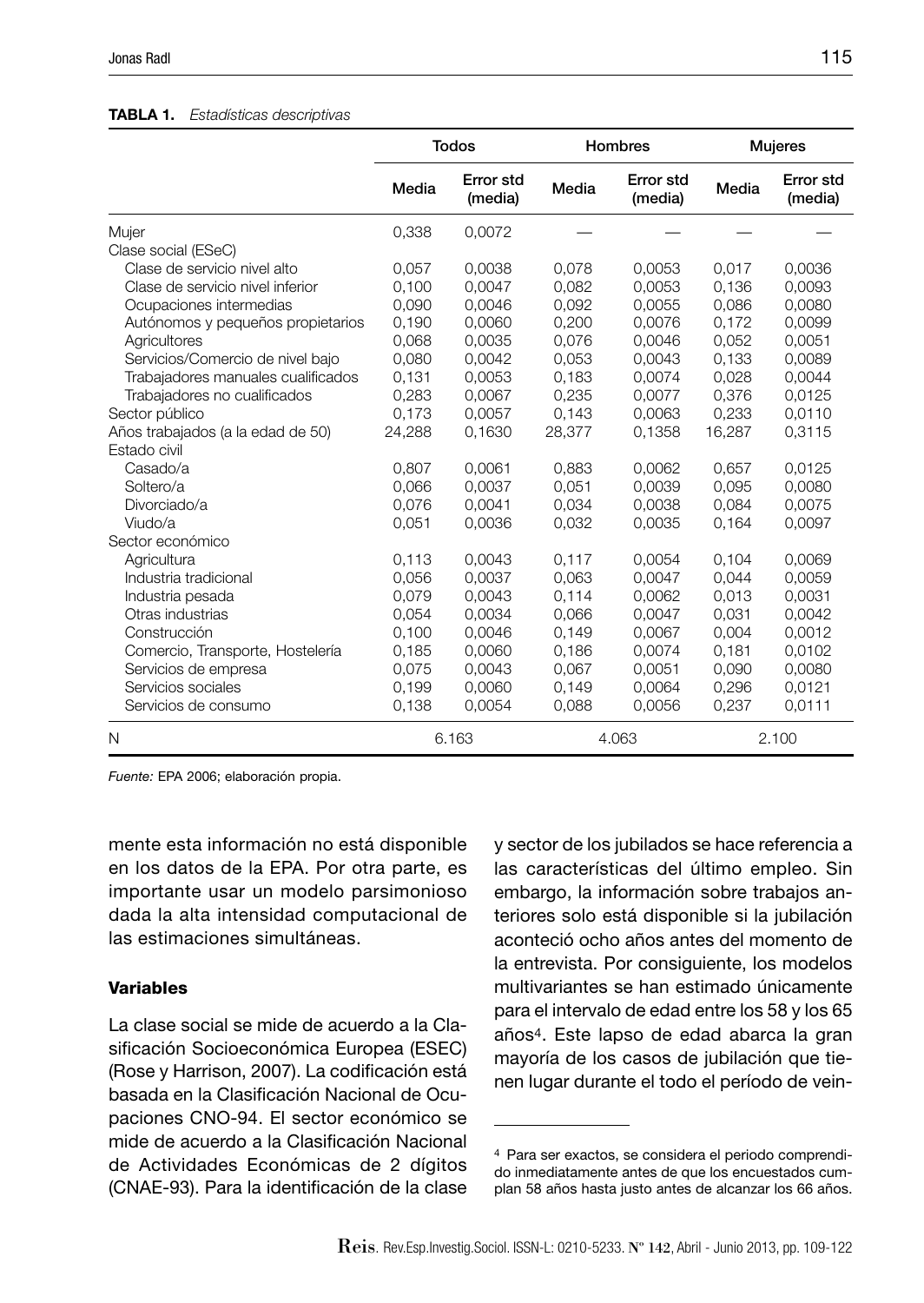te años, manteniendo al mismo tiempo una muestra transversal equilibrada.

El número de años trabajados a los 50 años de edad se refiere a todos los períodos de trabajo asalariado. En cuanto al nivel más alto de educación alcanzado, se distinguen cinco categorías: inferior a educación primaria, educación primaria, formación profesional, educación secundaria y educación universitaria. La situación familiar se mide por una variable categórica que se refiere al estado civil en el momento de la entrevista. La tabla 1 presenta los estadísticos descriptivos para la muestra utilizada en el análisis de duración.

# **RESULTADOS**

La figura 1 muestra las estimaciones Kaplan-Meier de la curva de supervivencia para hombres y mujeres, utilizando información retrospectiva del módulo de jubilación EPA 2006. El gráfico incluye también intervalos de confianza del 95% en torno a las funciones de supervivencia. De acuerdo con los cálculos de Eurostat citados anteriormente, nuestros datos confirman en efecto que las mujeres se jubilan más tarde que los hombres. Al principio ambas curvas permanecen casi idénticas. Son pocos los hombres o las mujeres que abandonan la vida laboral entre los 50 y los 59 años. A partir de los 60 años de edad se abre una brecha de género, momento en el que los hombres comienzan a salir del mercado de trabajo a un ritmo mayor que las mujeres. El número de casos muestra que hay una selección basada en el género: mientras que la función masculina refleja el proceso de jubilación de 10.242 hombres, la gráfica femenina representa solamente 6.148 mujeres activas económicamente más allá de los 50 años.

A continuación, se utilizan modelos multivariantes de supervivencia para comprobar si el retraso en la jubilación de las mujeres puede explicarse en términos de efectos de

composición o selección. ¿El hecho de que las mujeres se jubilen más tardíamente se debe a características socioeconómicas que favorecen este retraso en la jubilación ? La tabla 2 muestra los resultados de la estimación para el modelo «naif» de Weibull (que no tiene en cuenta la selectividad) y el modelo de duración-selección. Se presentan también modelos completos para hombres y mujeres por separado.

La primera especificación del modelo «naif» verifica si la diferencia de género en la edad de jubilación se debe a la posición de clase de las mujeres y a su situación familiar. Esto demuestra que la tasa de riesgo de las mujeres sigue siendo inferior a la de los hombres cuando se controla la clase y el estado civil5. Incluso tras controles adicionales para el empleo en el sector industrial y el sector público, la tendencia a la jubilación de las mujeres sigue siendo baja (modelo 2). Con el fin de comprobar si las mujeres trabajan más tiempo que los hombres porque tienen que compensar los paréntesis en su vida laboral relacionados por el cuidado de familiares, el modelo 3 incluye el número de años trabajados. Aquí el efecto de género invierte su signo. Aquellas personas con una vida laboral previa a los 50 años más larga se jubilan más tempranamente, pero si se controlan las carreras femeninas más breves el efecto del género se intercambia. En otras palabras, la jubilación tardía de las mujeres es una consecuencia de que sus vidas laborales sean más cortas. Dado que muchas mujeres también cuentan con la pensión de sus maridos, este efecto probablemente no apunta únicamente a una necesidad de obtener ingresos adicionales a una edad avanzada. En algunos casos, probablemente también refleja la imposibilidad de disfrutar de una pensión de vejez antes de alcanzar la edad legal de ju-

<sup>5</sup> Los cocientes de riesgo mayor que uno indican una mayor tasa de transición, es decir, jubilaciones prematuras, considerando que ratios menores que uno indican jubilaciones tardías.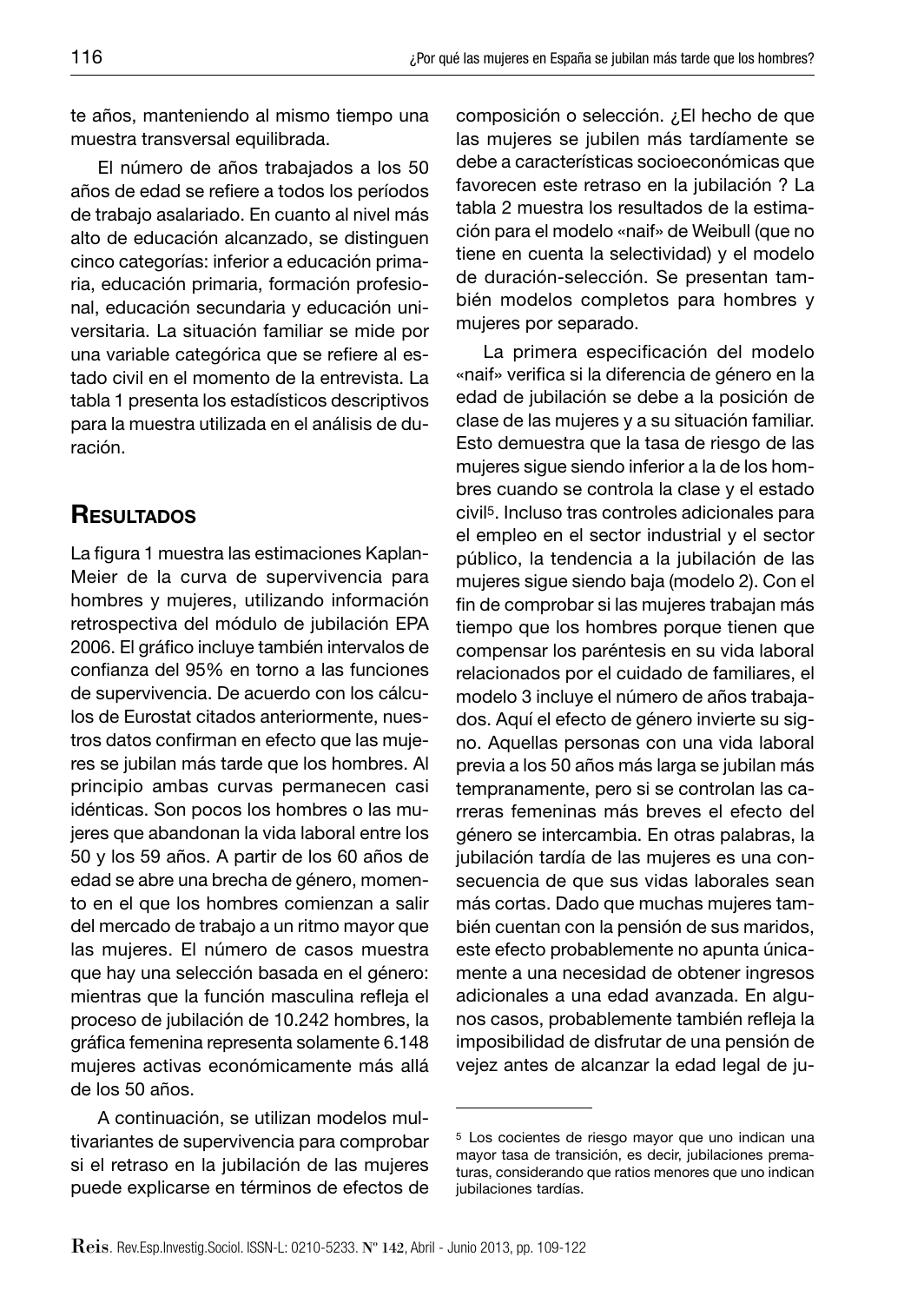**FIGURA 1.**



bilación a los 65 años. La misma asociación puede observarse en los modelos específicos de género 4 y 5. Para la muestra femenina la tasa de transición instantánea aumenta en un 3,7% por año trabajado. A continuación estudiaremos las conclusiones del modelo de duración-selección, presentado en la parte derecha de la tabla, que analiza en qué medida los efectos de selección conducen a la disparidad de género en el momento de la jubilación. El panel superior de coeficientes muestra que el ingreso a carreras laborales tardías depende en gran medida del nivel de la educación 6. Existe una

gran diferencia de participación sobre todo entre los encuestados que no han completado la educación primaria y los de educación universitaria. Estos últimos son más propensos a entrar en el grupo de riesgo, seguidos por los encuestados con formación profesional. La menor probabilidad de entrar en la fase de carrera laboral tardía se observa entre las personas que no han alcanzado la educación primaria. Posiblemente debido a la especialización de las tareas en el hogar (Bernardi, 1999), el gradiente de educación es mayor para las mujeres que para los hombres. Las mujeres españolas de las cohortes analizadas aquí tienen un nivel promedio de educación inferior al de los hombres.

En cuanto a los resultados del modelo de duración-selección, llama la atención que las

<sup>6</sup> Porcentajes superiores a uno implican una mayor propensión a llevar carreras laborales tardías, condición para ser incluido en la muestra para el análisis de duración del momento de jubilación.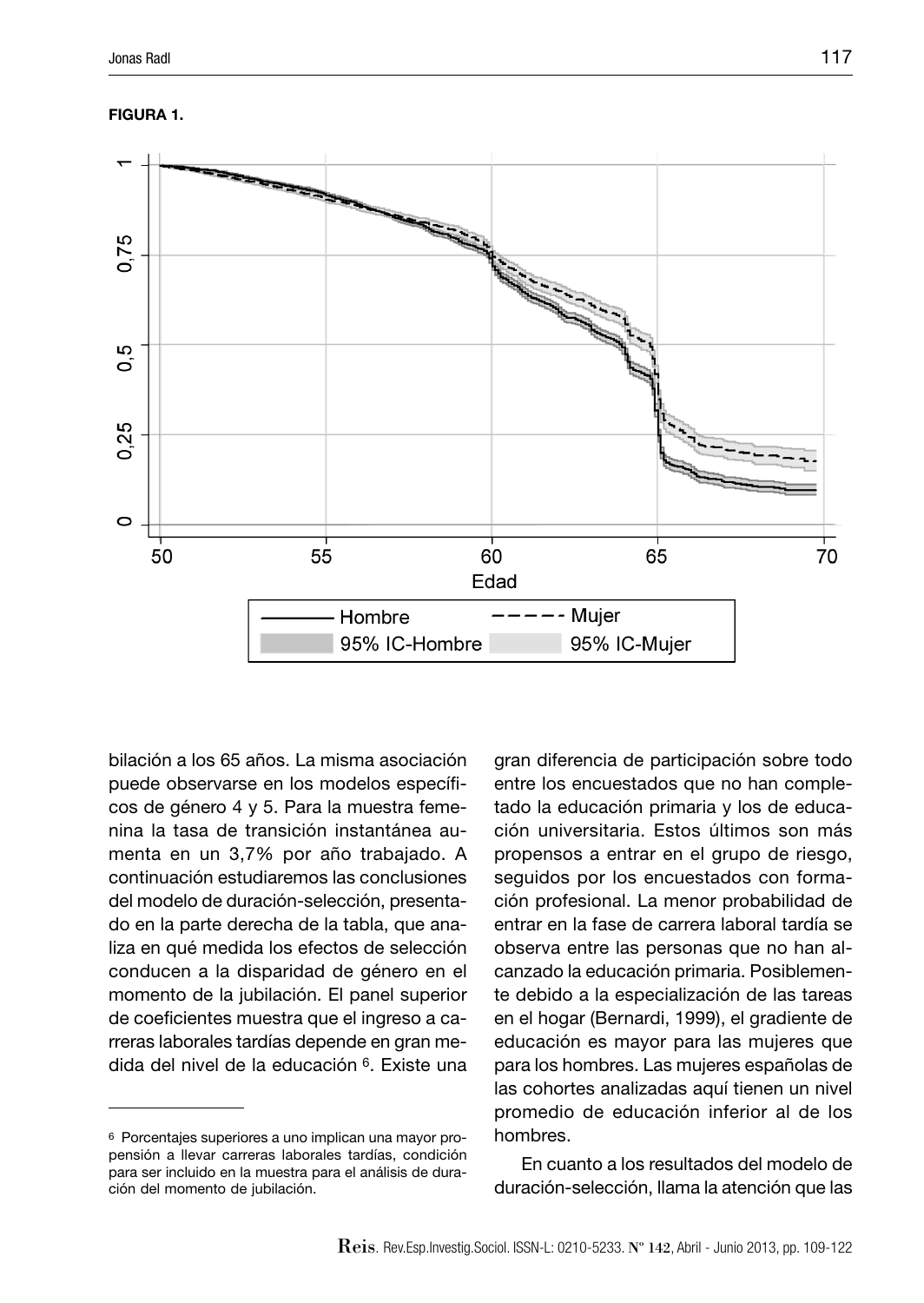| l<br>ׇ֚            |
|--------------------|
| ١                  |
|                    |
|                    |
|                    |
|                    |
|                    |
| リリート しょうしょう        |
|                    |
|                    |
|                    |
|                    |
|                    |
|                    |
|                    |
|                    |
| $\frac{1}{2}$<br>ș |
| 5<br>5<br>5<br>5   |
|                    |
|                    |
| )<br> }<br> }      |
|                    |
|                    |
|                    |
|                    |
|                    |
| ı<br>ċ             |
| ARI F<br>İ<br>Į    |

|                                                                                                                                                                                                                            |                                                                              |                                                                                                                   | Modelo de supervivencia «naif»                                         |                                                                         |                                                                        |        |                                                                                    |                                                                                    | Modelo de duración-selección                                                       |                                                                                |                                                                              |
|----------------------------------------------------------------------------------------------------------------------------------------------------------------------------------------------------------------------------|------------------------------------------------------------------------------|-------------------------------------------------------------------------------------------------------------------|------------------------------------------------------------------------|-------------------------------------------------------------------------|------------------------------------------------------------------------|--------|------------------------------------------------------------------------------------|------------------------------------------------------------------------------------|------------------------------------------------------------------------------------|--------------------------------------------------------------------------------|------------------------------------------------------------------------------|
|                                                                                                                                                                                                                            | Ambos sexos<br>Modelo <sub>1</sub>                                           | Ambos sexos<br>Modelo <sub>2</sub>                                                                                | Ambos sexos Sólo hombres<br>Modelo 3                                   | Modelo 4                                                                | Sólo mujeres<br>Modelo 5                                               | Exp(b) | Ambos sexos<br>Modelo <sub>S1</sub>                                                | Ambos sexos<br>Modelo <sub>S2</sub>                                                | Ambos sexos<br>Modelo <sub>S3</sub>                                                | Sólo hombres<br>Modelo S4                                                      | Sólo mujeres<br>Modelo <sub>S5</sub>                                         |
| Educación - Ref.: Inf. a educ. primaria<br>Formación profesional<br>Educación secundaria<br>Educación primaria<br>Educación terciaria<br>Selección                                                                         |                                                                              |                                                                                                                   | $\overline{1}$<br>- 1                                                  | $\mathbf{I}$<br>I.                                                      | $\mathbf{I}$                                                           |        | ,399***<br>1,260***<br>$211***$                                                    | $,402***$<br>$1,261***$<br>$.212***$<br>$,651***$                                  | $1,400***$<br>$1,266***$<br>1,644<br>$.210***$                                     | $1,199***$<br>$1,142***$<br>$,206***$                                          | $1,455***$<br>$1,249***$<br>$1,154***$                                       |
| Clase soc. (ESeC) - Ref.: Trab. no cualificados<br>Duración<br>Mujer                                                                                                                                                       | $0.797***$                                                                   | 0,916                                                                                                             | $1,321***$                                                             | I                                                                       |                                                                        |        | $0,736***$                                                                         | 0,883*                                                                             | $1,261***$                                                                         | I                                                                              | I                                                                            |
| Autónomos y pequeños propietarios<br>Trabajadores manuales cualificados<br>Servicios/Comercio de nivel bajo<br>Clase de servicio nivel inferior<br>Clase de servicio nivel alto<br>Ocupaciones intermedias<br>Agricultores | $0,896$<br>$0,599***$<br>$0,724***$<br>$0,483***$<br>1,072<br>1,031<br>1,082 | $0,587***$<br>$0,437***$<br>$\begin{array}{c} 1,058 \\ 0,953 \\ 1,597*** \end{array}$<br>0,856*<br>1,056<br>0,872 | $3,582***$<br>$0,426***$<br>$0,824**$<br>0,833*<br>015<br>0,968<br>044 | $0,456***$<br>$0,567***$<br>$1,241*$<br>0,864<br>0,848<br>0,054<br>0,91 | $0,161***$<br>$0.642***$<br>0,698*<br>$0,742*$<br>,243<br>0,876<br>034 |        | $0,919$<br>$0,573***$<br>$2,739***$<br>$0,424***$<br>1,099<br>$1,129$<br>$1,172$ * | $0,545***$<br>$0,371***$<br>0,884<br>0,946<br>1,012<br>1,15<br>E                   | $0,444***$<br>$0,628***$<br>0,846*<br>0,895<br>1,045<br>0,977                      | $0,364***$<br>$0,497***$<br>$1,327**$<br>0,806<br>0,915<br>0,921               | $0,142***$<br>$0,660**$<br>1,367<br>0,946<br>1,058<br>0,778<br>0,761         |
| Años trabajados (a la edad de 50)<br>Estado civil - Ref.: Casado/a<br>Divorciado/a<br>Sector público<br>Soltero/a<br>Viudo/a                                                                                               | 1,059<br>0,937<br>0,89                                                       | 1,078<br>0,986<br>0,931                                                                                           | ,559***<br>$,034***$<br>1,016<br>1,029<br>0,941                        | $1,614***$<br>$1,031***$<br>0,936<br>0,954<br>1,102                     | $1,037***$<br>$1.354*$<br>0,959<br>1,154<br>0,92                       |        | 0,934<br>0,767**<br>,088                                                           | $2,009***$<br>0,803*<br>1,104<br>0,987                                             | $1,578***$<br>$1,029***$<br>$1,023$<br>$0,893$<br>034                              | $1,689***$<br>1,098<br>0,896<br>0,827                                          | $1,045***$<br>$1,952**$<br>0,916<br>0,956<br>1,274                           |
| Sector - Ref.: Industria tradicional<br>Industria pesada<br>Agricultura                                                                                                                                                    |                                                                              | $0,619***$<br>$1,483***$<br>0,951                                                                                 | $0,608***$<br>$,455***$                                                | $0,657***$<br>1,668***                                                  | $0,457***$<br>0,902                                                    |        |                                                                                    | $0,525***$<br>1,595***                                                             | $0,631***$<br>$1,357***$                                                           | 1,862***<br>$0,565***$                                                         | $0,370***$<br>0,829                                                          |
| Comercio, Transporte, Hostelería<br>Otras industrias<br>Construcción                                                                                                                                                       |                                                                              | $0,711***$<br>$0,738**$                                                                                           | $0,731***$<br>$2,755***$<br>0,098                                      | 1,076<br>0,835<br>0,84                                                  | $0,522***$<br>0,828<br>0,424                                           |        |                                                                                    | $0,646***$<br>$0,720**$<br>0,94                                                    | $0,802***$<br>$0,745**$<br>1,001                                                   | 1,129<br>0,776<br>0,842                                                        | $0,446***$<br>0,736<br>0,412                                                 |
| Servicios de consumo<br>Servicios de empresa<br>Servicios sociales                                                                                                                                                         |                                                                              | $0,428***$<br>$0,560***$<br>$0,677**$                                                                             | $0,465***$<br>$0,599***$<br>$0,750*$                                   | $0,545***$<br>$0,756*$<br>0,826                                         | $0,312***$<br>$0,370***$<br>$0,540**$                                  |        |                                                                                    | $0,311***$<br>$0,502***$<br>$0,604***$                                             | $0,470***$<br>$0,647***$<br>$0,751**$                                              | $0,513***$<br>$0,712*$<br>0,767                                                | $0,179***$<br>$0,447***$<br>$0,296***$                                       |
| N incluido en análisis de duración-selección<br>p (Dependencia de duración)<br>rho (Correlación de errores)<br>Eventos<br>Sujetos<br>BIC<br>$rac{1}{4}$                                                                    | 213.647.102<br>213.647.189<br>1,9025<br>6.163<br>6.163<br>2.426              | 209.491.775<br>209.491.627<br>1,9328<br>6.188<br>6.188<br>6.426                                                   | 204.253.007<br>204.253.161<br>1,9619<br>6.163<br>6.163<br>2.426        | 140.673.375<br>140.673.513<br>1,9572<br>4,063<br>4,063<br>1.696         | 62.651.208<br>62.651.084<br>1,9883<br>$2,100$<br>$2,100$<br>730        |        | 1.179.059.815<br>1.179.059.976<br>27,7524<br>$-0,1899$<br>36,652<br>6.163<br>2.426 | 1,173,139,215<br>1,173,139,454<br>28,7110<br>$-0,1876$<br>36,652<br>6.163<br>2.426 | 1.166.576.213<br>1.166.575.967<br>20,8028<br>$-0,2500$<br>36,652<br>6.163<br>2.426 | 699.484.697<br>699.484.481<br>$-0,2213$<br>30,0202<br>16,412<br>4,063<br>1,696 | 433.472.310<br>433.472.088<br>28,7833<br>$-0,1758$<br>20,240<br>2,100<br>730 |

Fuente: EPA 2006, elaboración propia.<br>Mota: \* p < 0,1, \*\* p < 0,05, \*\*\* p < 0,01. *Nota:* \* p < 0,1, \*\* p < 0,05, \*\*\* p < 0,01. *Fuente:* EPA 2006, elaboración propia.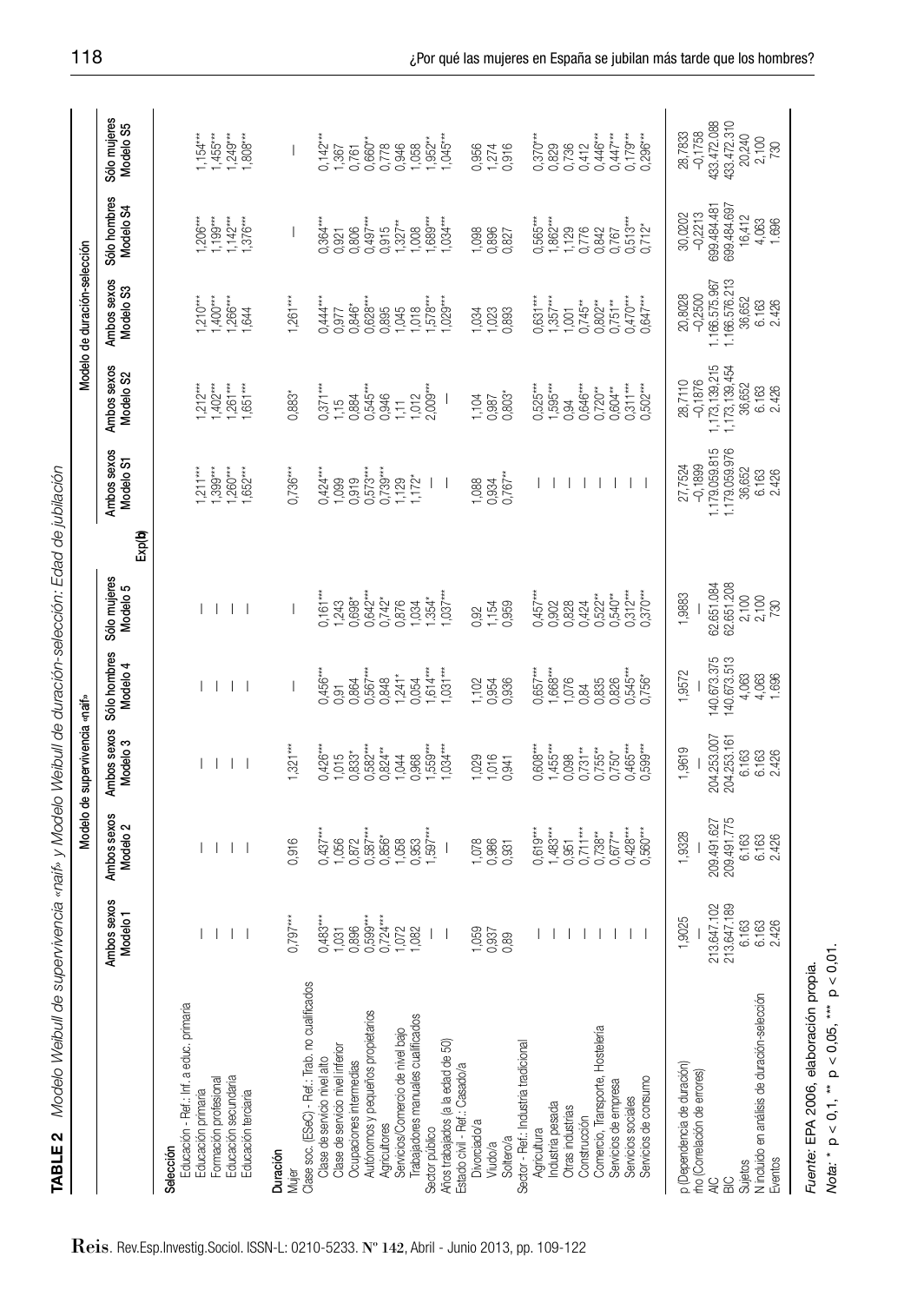tasas de riesgo estimadas apenas cambien respecto a los resultados del modelo «naif». Los efectos de clase social en el *timing* de jubilación son prácticamente idénticos y también las conclusiones relativas a todas las demás covariables permanecen sustancialmente inalterables. Y lo más importante, el efecto de género apenas se modificó teniendo en cuenta la autoselección en una carrera laboral tardía. Era de esperar que el cociente de riesgo estimado para las mujeres aumentara en comparación al modelo «naif». Dado que muchas mujeres inactivas tienen bajos niveles educativos, y teniendo en cuenta la selectividad, debería dar lugar a una jubilación más temprana de las mujeres. Sin embargo, los resultados de la especificación del primero de los dos modelos más bien indican lo contrario.

También vale la pena mencionar las estimaciones del parámetro *rho,* que indica la correlación de errores entre la selección y la ecuación de duración. En todas las especificaciones del modelo encontramos una fuerte correlación negativa entre los términos de error de ambas ecuaciones. Esto sugiere la existencia de al menos un factor no observado que está positivamente relacionado con el empleo a una edad avanzada y negativamente con la tasa de jubilación. Este resultado es razonable ya que demuestra una homología entre los procesos de salida de la vida laboral antes y después de los 58 años. Factores vinculados al fomento del empleo a esa edad hacen aumentar también su conservación a partir de esa edad. Que la correlación de errores alcance el umbral inferior únicamente una vez subraya la validez de los resultados7.

En síntesis, el análisis empírico confirma la presencia de un proceso de selección que, no obstante, no altera los resultados del modelo de duración. Considerando la magnitud del efecto de selección basado en la educación, se podrían esperar cambios más importantes en las estimaciones de riesgos. Sin embargo, los resultados del modelo de duración-selección indican inequívocamente que el proceso de selección no afecta significativamente a los factores de riesgo relacionados con una temprana salida del trabajo. Por lo tanto, la extensión de la vida laboral se manifiesta como la variable mediadora más importante para explicar la diferencia entre el *timing* de jubilación de hombres y mujeres.

## **CONCLUSIONES**

En este trabajo se ha analizado el gradiente de género en los procesos de jubilación en España. Se ha prestado especial atención a los posibles efectos de selección, con el fin de explicar el sorprendente hecho de que la edad media de jubilación de las mujeres sea superior a la de los hombres, a pesar de unas inferiores tasas de empleo femeninas. Hasta la fecha, dichos procesos de selección en la investigación sobre jubilación habían sido en gran parte ignorados.

Para comprobar la influencia del efecto composicional y de selección en un marco de análisis de supervivencia se han utilizado los datos de un módulo especial sobre jubilación incluido en la EPA 2006. Los resultados confirman que «en promedio» las mujeres se jubilan más tarde que los hombres. Los modelos de Weibull multivariantes mostraron que la variable clave para explicar esta discrepancia de género es el número de años trabajados. Una vez que se controla por la duración de las vidas laborales previas, las mujeres presentan una tendencia más acusada que los hombres a abandonar la carrera laboral. Esto apunta a que las bajas pensiones y la falta de elegibilidad para la jubilación anticipada en el sistema público de pensiones son determinantes esenciales del momento de jubilación femenino. En otras palabras, las mujeres en España se ju-

<sup>7</sup> El intervalo tolerado se encuentra entre 0,25 y -0,25 (Boehmke, Morey y Shannon, 2006).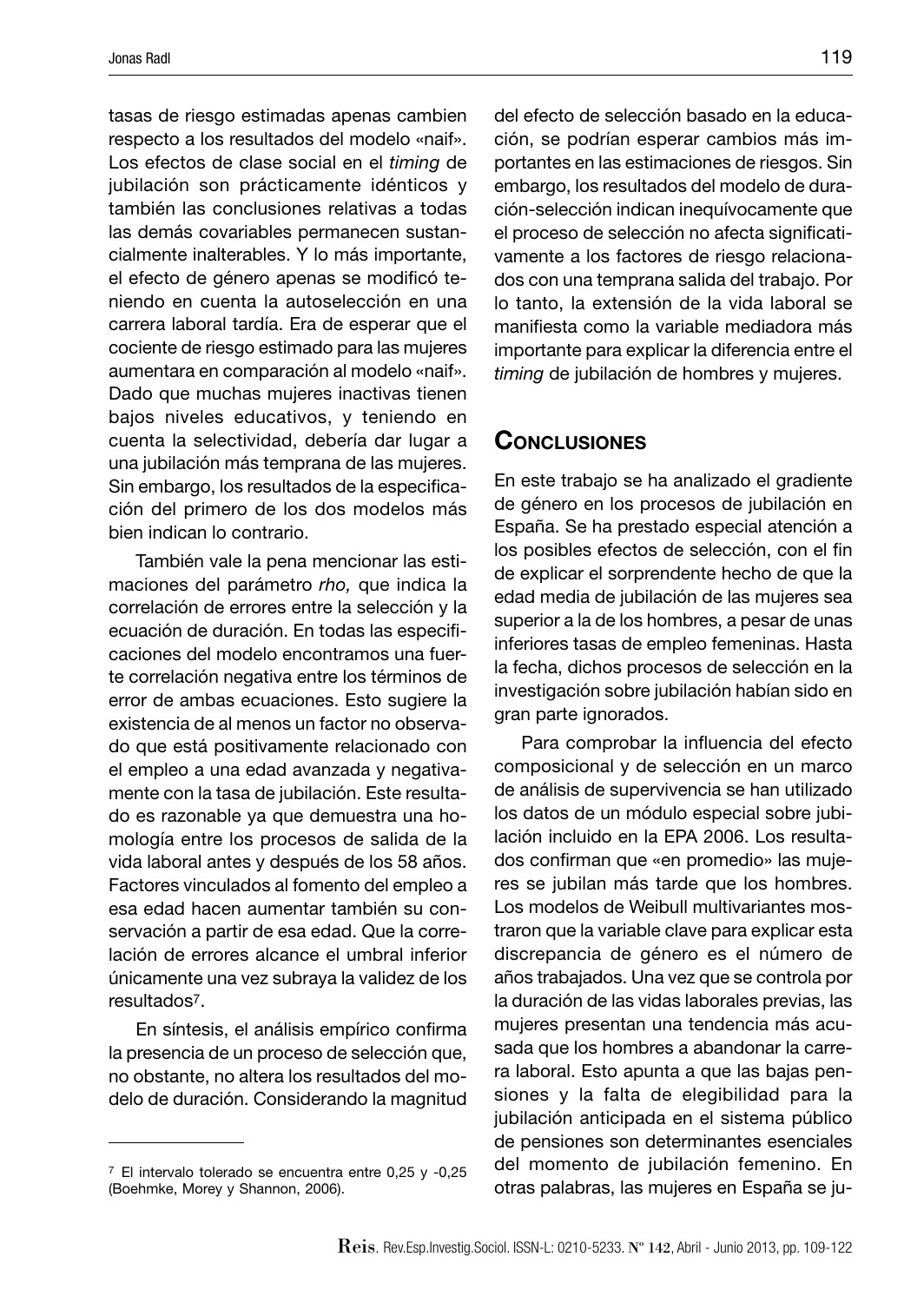bilan tardíamente porque económicamente no pueden permitirse jubilarse tan pronto como los hombres.

La hipótesis de que la autoselección da además forma a las diferencias de género en el *timing* de jubilación se examinó haciendo uso de un modelo de duración-selección de la salida laboral. Los resultados fueron heterogéneos. Por un lado, señalan que efectivamente existe un fuerte proceso de selección en base a la educación determinando la participación laboral una vez sobrepasados los 50 años. Además, el hecho de que este gradiente educativo sea manifiestamente más fuerte entre las mujeres que entre los hombres confirma la noción de autoselección de la jubilación femenina. Por otra parte, los modelos de ecuaciones simultáneas no apoyan la hipótesis de que la jubilación más tardía de las mujeres se debe a la selección positiva. Según las estimaciones, el proceso de selección apenas afecta a los resultados del modelo de duración de jubilación. La forma en que el género y otras características socioeconómicas influyen en el *timing* de la jubilación parece ser independiente de cualquier autoselección en el trabajo. Ante este resultado, en principio contraintuitivo, se hace necesaria una investigación más profunda. Modelar el proceso de selección explícitamente usando ecuaciones simultáneas es una innovación metodológica prometedora en el área de investigación de la jubilación, pero para corroborar los hallazgos presentados aquí se requieren evidencias adicionales, incluyendo el uso de métodos alternativos (por ejemplo, estimadores bietápicos).

Desde un punto de vista de igualdad de género, el hecho de que las mujeres a menudo no puedan jubilarse tan pronto como los hombres por razones económicas es sin duda inquietante. Hay una necesidad urgente de conocer mejor la transición femenina a la jubilación ya que un porcentaje cada vez mayor de mujeres permanece empleado continuamente a lo largo de toda su vida o bien busca una segunda carrera laboral reincorporándose tras el cuidado de los hijos. Los enormes cambios producidos en las biografías laborales a través de las diferentes cohortes, en España incluso más aún que en otros países europeos, obligan a tomar una perspectiva del ciclo vital para el análisis de la jubilación femenina. Para comprender acertadamente las consecuencias de la reforma de pensiones sobre los ingresos de las mujeres en edad avanzada, la investigación debe identificar las fuentes de la estratificación social en los procesos de jubilación. Abordar el tema de la autoselección podría significar un importante paso hacia delante en esta dirección.

# **BIBLIOGRAFÍA**

- Anxo, Dominique, Colette Fagan, Immaculada Cebrian y Gloria Moreno (2007): «Patterns of Labour Market Integration in Europe – A Life Course Pespective on Time Policies», *Socio-Economic Review*, 5: 233–260.
- Bernardi, Fabrizio (1999): «Does the Husband Matter?: Married Women and Employment in Italy», *European Sociological Review*, 15 (3): 285–300.
- Blossfeld, Hans-Peter, Sandra Buchholz y Karin Kurz (Eds.) (2011): *Aging populations, globalization and the labor market: Comparing late working life and retirement in modern societies*. Cheltenham: Edward Elgar.
- Boehmke, Frederick J., Daniel S. Morey y Megan Shannon (2006): «Selection Bias and Continuous-Time Duration Models: Consequences and a Proposed Solution», *American Journal of Political Science*, 50 (1): 192–207.
- Bytheway, Bill (2005): «Ageism», en M. Johnson (ed.), *The Cambridge Handbook of Age and Ageing*, Cambridge: Cambridge University Press.
- Dahl, Svenn-Age, Oivind Anti Nilsen and Kjell Vaage (2003): «Gender Differences in Early Retirement Behaviour», *European Sociological Review*, 19 (2): 179–198.
- Ebbinghaus, Bernhard (2006): *Reforming early retirement in Europe, Japan, and the USA*, Oxford: Oxford University Press.
- Garrido, Luis (1992): *Las Dos Biografías de la Mujer en España*, Madrid: Ministerio de Asuntos Sociales/Instituto de la Mujer.